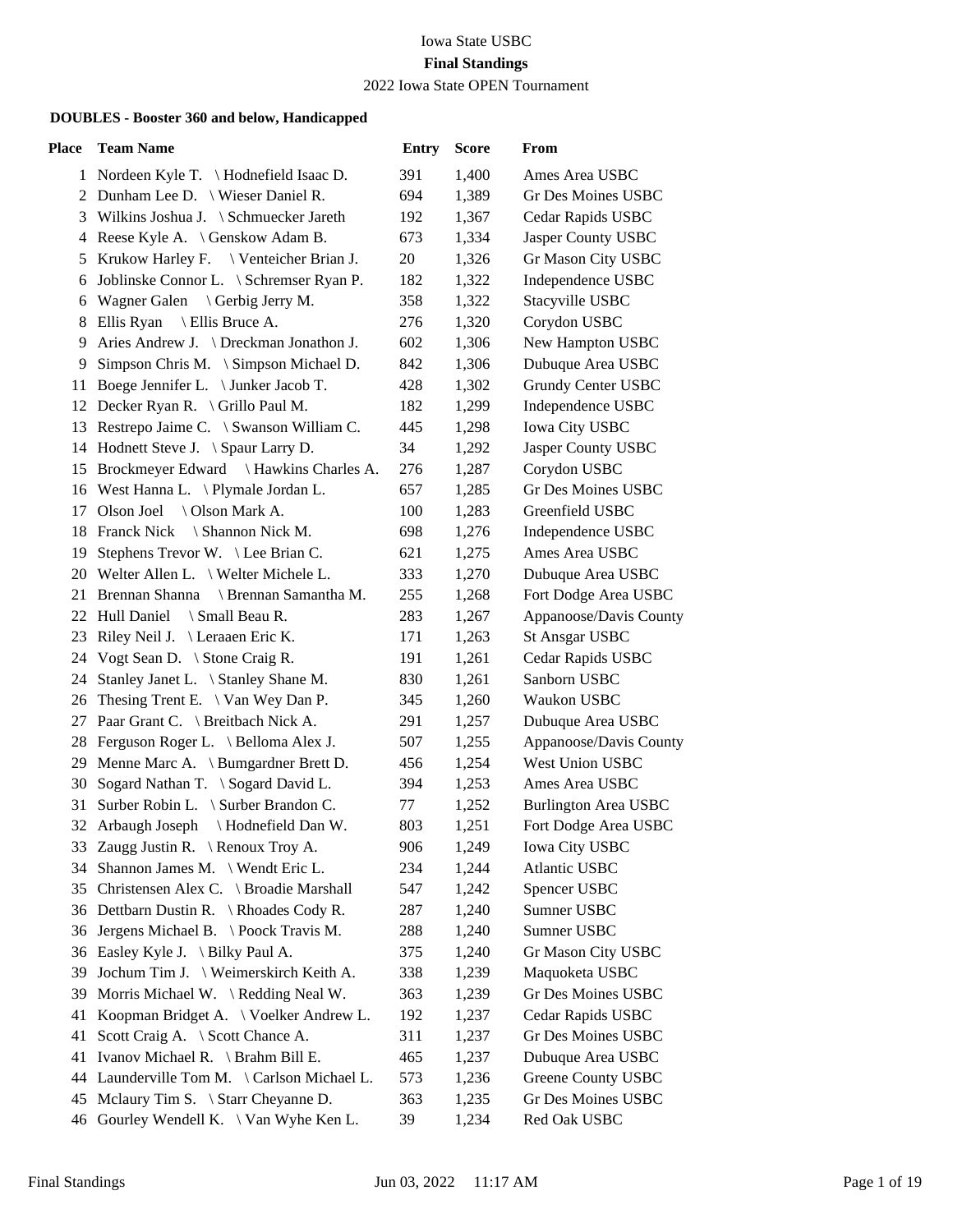### 2022 Iowa State OPEN Tournament

| <b>Place</b> | <b>Team Name</b>                               | <b>Entry</b> | <b>Score</b> | From                         |
|--------------|------------------------------------------------|--------------|--------------|------------------------------|
|              | 46 Rook Jamie M. \ Hunt Sam A.                 | 772          | 1,234        | Monticello USBC              |
|              | 48 Zenor Randy D. \ Guffey Nathan              | 39           | 1,233        | Red Oak USBC                 |
|              | 48 Case Terrence L. \ Balzer Max K.            | 129          | 1,233        | Gr Siouxland USBC            |
|              | 50 Jacobson Benjamin R. \Hopkins Drew E.       | 568          | 1,232        | <b>Greene County USBC</b>    |
|              | 51 Bickford Jake L. \ Keil Keith A.            | 338          | 1,231        | Maquoketa USBC               |
| 52           | Vry Curtis S. $\forall$ ry Brad L.             | 157          | 1,227        | <b>Stuart USBC</b>           |
| 53           | Irvin Dan S. $\mathcal E$ Eckhoff Jonathon J.  | 544          | 1,226        | <b>Iowa City USBC</b>        |
| 53           | Johnson Michelle \ Johnson Chad L.             | 805          | 1,226        | Fort Dodge Area USBC         |
|              | 55 Albrecht Monty R. \ Clayton Phillip D. Jr   | 572          | 1,225        | Greene County USBC           |
| 55           | McClurg Bryce T. $\setminus$ Johnson Brett W.  | 902          | 1,225        | Gr Mason City USBC           |
| 57           | Colvin Jeff \ Buerckley Raymond L.             | 825          | 1,223        | <b>Boone County USBC</b>     |
|              | 58 Smith Mike B. \ Ross Lisa                   | 33           | 1,222        | Jasper County USBC           |
|              | 59 Prather Shawn D. \ Prather David C.         | 147          | 1,221        | Cedar Rapids USBC            |
|              | 60 Randolph Douglas S. \Thompson Cory L.       | 116          | 1,220        | <b>Gr Des Moines USBC</b>    |
|              | 61 Beck Jamie J. $\forall$ Wirth Jason E.      | 391          | 1,219        | Ames Area USBC               |
|              | 62 Eddards Robert A. \ Folkmann Nicole E.      | 149          | 1,218        | Cedar Rapids USBC            |
|              | 63 Brant Corey M. \ Corwin Greg L.             | 35           | 1,217        | Jasper County USBC           |
|              | 64 Carriere Teresa A. \ Branchcomb Al          | 317          | 1,214        | <b>Gr Des Moines USBC</b>    |
|              | 64 Munson Kariann L. \ Grimm Joel E.           | 670          | 1,214        | Jasper County USBC           |
|              | 66 Hagen Brian L. \ Mc Nulty Brian J.          | 191          | 1,213        | Cedar Rapids USBC            |
|              | 67 VanMersbergen Wayne A. \ Zantingh Ron E. 43 |              | 1,212        | Pella USBC                   |
| 67           | Blakeman David M. \ Ties Jacob W.              | 289          | 1,212        | Dubuque Area USBC            |
|              | 69 Berns Alex M. \ Johnson Steven J.           | 342          | 1,211        | Waukon USBC                  |
|              | 70 Tesch Cordell G. \Ackerman Joseph M. Jr     | 552          | 1,210        | Spencer USBC                 |
|              | 70 Wendel Jessica J. \ Crampton Dennis R.      | 682          | 1,210        | Sioux Rapids-Alta USBC       |
|              | 72 Schwering Alicia M. \ Saldana Shaun R.      | 509          | 1,209        | Appanoose/Davis County       |
| 73           | Mc Intosh Richard L. \ Wenstad James A.        | 99           | 1,208        | Greenfield USBC              |
|              | 73 Eads Ron L. Jr \ Sessions Charles E.        | 741          | 1,208        | Gr Des Moines USBC           |
|              | 75 Woodside Bruce W. \Clark Lenny              | 123          | 1,207        | Keokuk USBC                  |
|              | 75 Lenoch Nick M. \ McFarland James R. Jr      | 905          | 1,207        | <b>Iowa City USBC</b>        |
| 77           | Chance Bob W. \ Walter Samantha M.             | 115          | 1,206        | Gr Des Moines USBC           |
| 78           | Kiner Kyle D. $\left\{$ Fellers Anthony        | 619          | 1,203        | <b>Iowa Great Lakes USBC</b> |
|              | 79 Waltz Chad M. \ Waltz Dillon E.             | 153          | 1,202        | Gr Des Moines USBC           |
|              | 80 Cook Michelle J. \ Stacy Cheryl A.          | 659          | 1,201        | <b>Gr Des Moines USBC</b>    |
| 81           | Simpson Brandon A. \ Bowlin Greg A.            | 685          | 1,200        | Gr Des Moines USBC           |
|              | 82 Hancox Scott A. \Palmer Scott L.            | 507          | 1,199        | Appanoose/Davis County       |
|              | 83 Betts Bob E. \ Imlay Ronald E.              | 393          | 1,198        | Ames Area USBC               |
| 83           | Halsrud Jason \ Smith Kevin J.                 | 512          | 1,198        | Estherville USBC             |
| 83           | Dausel Darin D. \ Earl Michael J.              | 676          | 1,198        | Ida Grove USBC               |
| 83           | Bast David A. \ Baxter Jason D.                | 840          | 1,198        | Gr Cedar Valley USBC         |
| 87           | Langreck Brandon \ Bock Trevor A.              | 226          | 1,197        | Sumner USBC                  |
| 88           | Curtis Brenda<br>\ Nelson Dale                 | 128          | 1,196        | Gr Siouxland USBC            |
| 88           | Boche Roger J.<br>\ Underwood Lance B.         | 218          | 1,196        | <b>Burlington Area USBC</b>  |
| 88           | Molacek Alex<br>  King Hunter A.               | 519          | 1,196        | Estherville USBC             |
|              | 91 Brown Timothy D. \ Foss Robert A.           | 99           | 1,195        | Greenfield USBC              |
|              | 92 Licht Ronnie G. \ Gregory Allen L.          | 106          | 1,194        | <b>Iowa City USBC</b>        |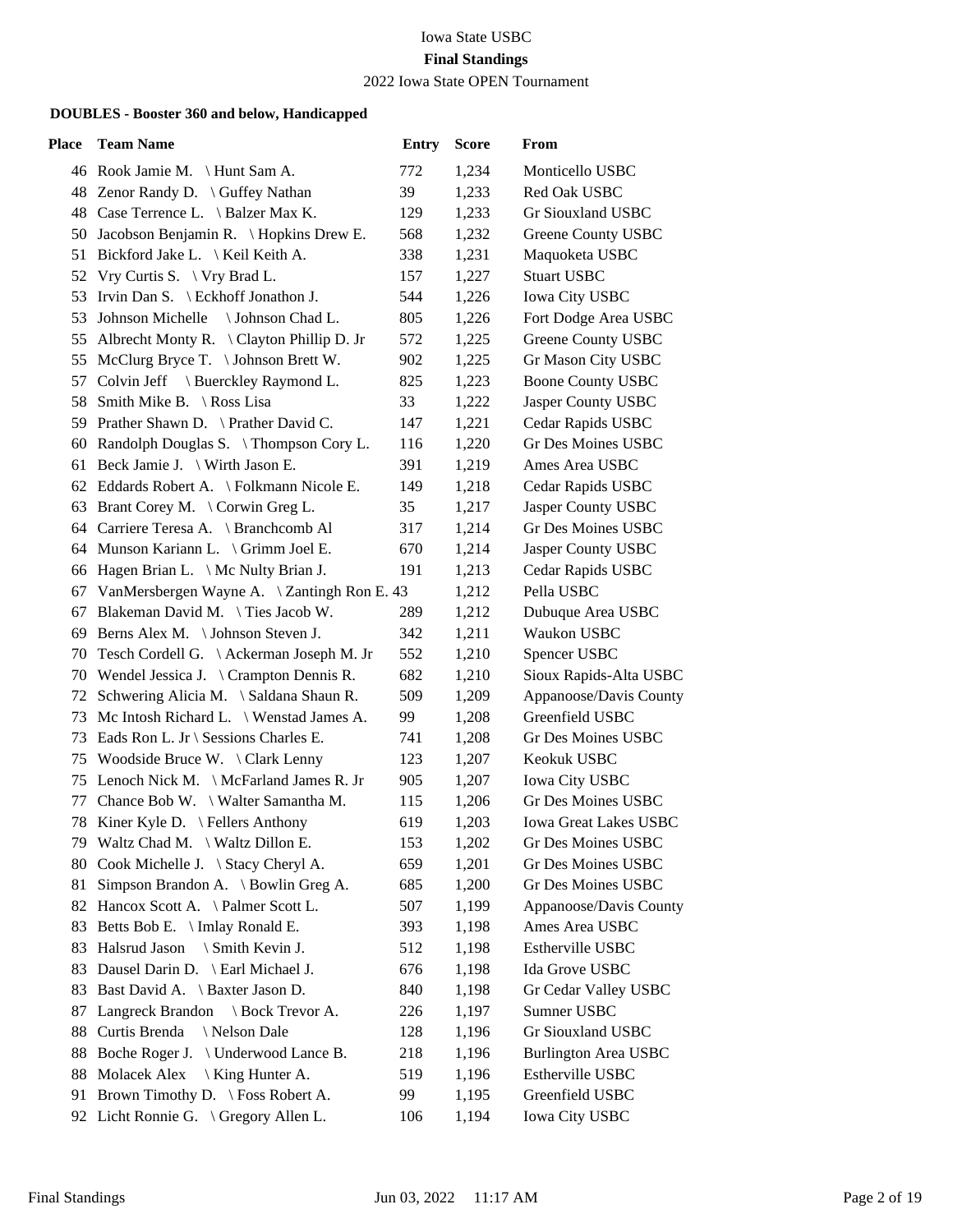2022 Iowa State OPEN Tournament

| <b>Place</b> | <b>Team Name</b>                              | <b>Entry</b> | <b>Score</b> | From                      |
|--------------|-----------------------------------------------|--------------|--------------|---------------------------|
|              | 93 Derifield Matt<br>\ Shonka Jazmine E.      | 439          | 1,193        | Oelwein USBC              |
|              | 93 Rohach Mike A. \Parks Leslie M.            | 707          | 1,193        | Grundy Center USBC        |
|              | 95 Kafer Dave L. \ Vermeulen Joe S.           | 468          | 1,191        | Dubuque Area USBC         |
|              | 95 Clubb Skyler C. \ Clubb Steve M.           | 496          | 1,191        | <b>Sigourney USBC</b>     |
|              | 97 Mitchley Mark V. \ Jensen Lukas            | 900          | 1,189        | Dubuque Area USBC         |
|              | 98 Wolf Brian J. \ Eynon William R.           | 424          | 1,188        | Iowa City USBC            |
|              | 98 Hess Sarajane L. \ Hess Derek A.           | 633          | 1,188        | Gr Des Moines USBC        |
|              | 98 Sheridan Tim R. \ Strand Samantha L.       | 658          | 1,188        | Gr Des Moines USBC        |
|              | 98 Collins Duane R. \ Vander Molen Gary W.    | 792          | 1,188        | Pella USBC                |
|              | 102 Huebbe Todd H. \ Houghton Nicole K.       | 92           | 1,187        | Gr Des Moines USBC        |
|              | 102 Rummery Charles D. \ Williams Randy A.    | 738          | 1,187        | Dubuque Area USBC         |
|              | 104 Horner Ken L. \ Knapp Bob M.              | 130          | 1,186        | <b>Gr Des Moines USBC</b> |
|              | 104 Lovejoy Kodie \ Hoffman Zachary           | 480          | 1,186        | Gr Siouxland USBC         |
|              | 106 Hertel Jessica E. \ Hertel Bryan A.       | 863          | 1,185        | Gr Cedar Valley USBC      |
|              | 107 Heeren Jeff A. \ Hodnefield Dan W.        | 395          | 1,184        | Ames Area USBC            |
|              | 107 Ehlers Kurt E. \ Straw Daniel L.          | 521          | 1,184        | Independence USBC         |
|              | 109 Oder Roxanne M. \ Munson Roger A.         | 91           | 1,183        | <b>Gr Des Moines USBC</b> |
|              | 110 Glover Rick<br>\ Urias James D.           | 19           | 1,182        | Pella USBC                |
|              | 110 Tye Kristina<br>Blanchard Zachary J.      | 233          | 1,182        | <b>Atlantic USBC</b>      |
|              | 110 Carpenter Shane \ Wolfe Gary L.           | 622          | 1,182        | Gr Des Moines USBC        |
|              | 113 Hare Brian J. \ Davison Austin C.         | 477          | 1,181        | Maquoketa USBC            |
|              | 114 Nord Lesley R. \ Niksich Michael R.       | 126          | 1,180        | Gr Davenport Metro USB    |
|              | 114 Ellithorpe Jacob L. \ Clark Tristan M.    | 329          | 1,180        | Maquoketa USBC            |
|              | 114 Mathes Shelbee Y. \ Svendsen Brendon L.   | 660          | 1,180        | <b>Gr Des Moines USBC</b> |
|              | 117 Hadley Daniel J. \ Hadley Victoria R.     | 148          | 1,179        | Cedar Rapids USBC         |
|              | 117 DePoorter Kelsey R. \ Depoorter Justin L. | 149          | 1,179        | Cedar Rapids USBC         |
|              | 117 Rader Kristi K. \ Rader Gary D.           | 402          | 1,179        | Tripoli USBC              |
|              | 117 Dalen Logan \ Clabaugh Kelly              | 519          | 1,179        | Estherville USBC          |
|              | 121 Holub Stephen R. \Naugle Jeremiah L.      | 403          | 1,177        | Tripoli USBC              |
|              | 121 Munson Jason L. \ Gifford Nathan B.       | 671          | 1,177        | Jasper County USBC        |
|              | 123 Miller Peyton E. \ Warrington Austin H.   | 237          | 1,176        | <b>Iowa City USBC</b>     |
|              | 123 Rook Russell S. \ McCauley Charles M.     | 872          | 1,176        | Gr Cedar Valley USBC      |
|              | 125 Holder Salana J. \ Lenihan Mckenzie L.    | 162          | 1,174        | Council Bluffs USBC       |
|              | \ Mortimer Steven L.<br>126 Slechta Michael   | 713          | 1,173        | Council Bluffs USBC       |
|              | 126 Epperson Maureen A. \ Jones Andy E.       | 868          | 1,173        | Gr Cedar Valley USBC      |
|              | 128 Miller David B. \ Sears Jeffrey L.        | 110          | 1,172        | <b>Iowa City USBC</b>     |
|              | 128 Rogness Kurt \ Mc Bride Brad D.           | 143          | 1,172        | Cedar Rapids USBC         |
|              | 130 Hackathorn Adam G. \ Grimm Stanley J.     | 670          | 1,171        | Jasper County USBC        |
| 131          | Wheeler John H. \ Schanbacher Brian A.        | 191          | 1,170        | Cedar Rapids USBC         |
|              | 132 Schlaht Kyle J. \ Lacey Dustin D.         | 62           | 1,169        | <b>Iowa City USBC</b>     |
|              | 132 Alter Bronson E. \ Alter Ramey S.         | 106          | 1,169        | <b>Iowa City USBC</b>     |
|              | 132 Ketchum Jonathan \ Ott Roman K.           | 779          | 1,169        | <b>Gr Mason City USBC</b> |
|              | 135 Hall Brian L. \ Shilling Tom L.           | 614          | 1,168        | Jasper County USBC        |
|              | 135 Hosch Robin A. \Pacheco Neil              | 803          | 1,168        | Fort Dodge Area USBC      |
|              | 135 Polum Nick D. \ Pint Jerry L.             | 839          | 1,168        | Gr Cedar Valley USBC      |
|              | 138 Stevenson Colby J. \ Versendaal Andy L.   | 63           | 1,167        | Iowa City USBC            |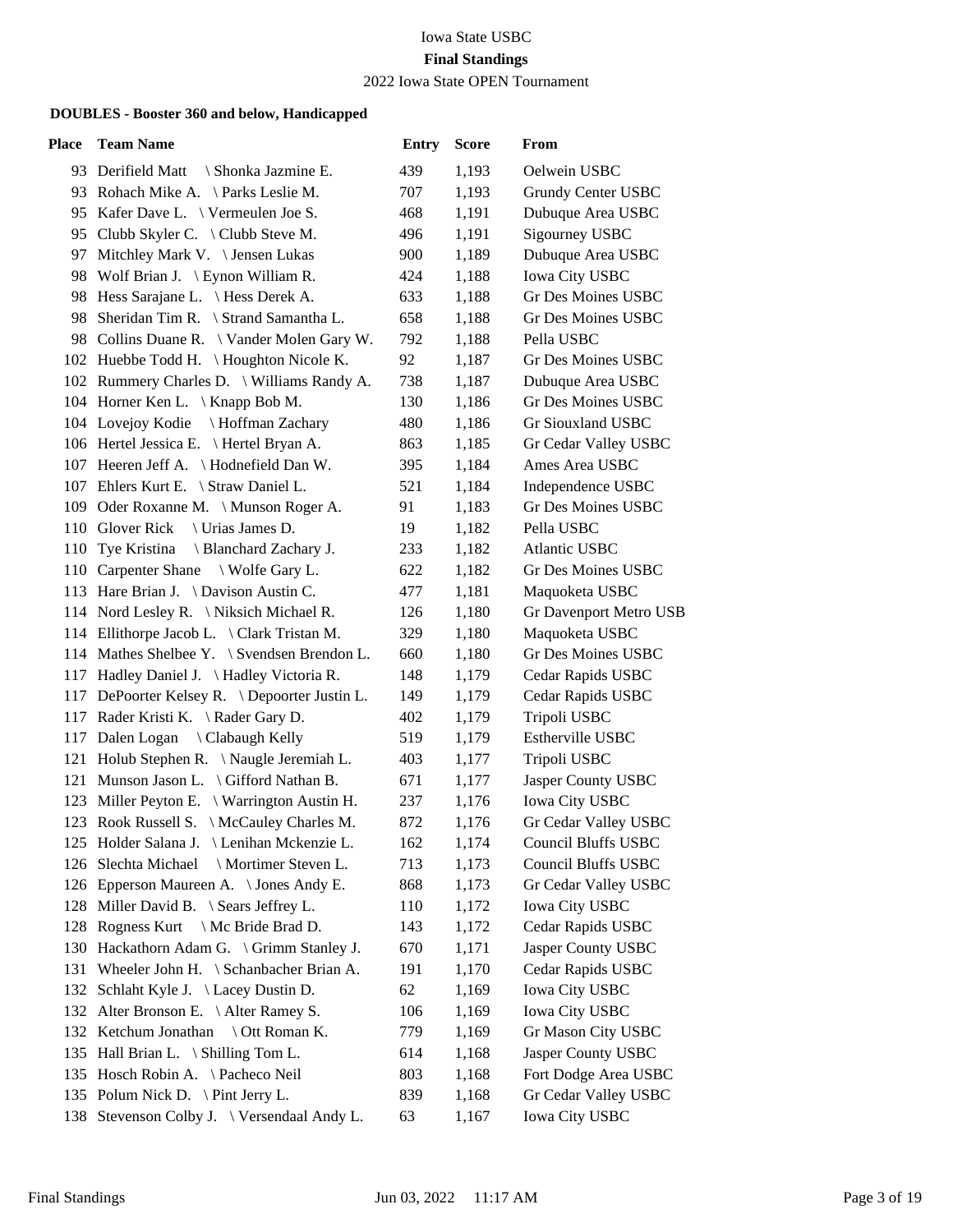2022 Iowa State OPEN Tournament

| Place | <b>Team Name</b>                                            | <b>Entry</b> | <b>Score</b> | From                         |
|-------|-------------------------------------------------------------|--------------|--------------|------------------------------|
|       | 138 Glantz Sara V. \ Glantz Joe J.                          | 508          | 1,167        | Appanoose/Davis County       |
|       | 138 Anderson Jill M. \Anderson Bret W.                      | 576          | 1,167        | Greene County USBC           |
|       | 141 Horton Dallas D. \Thompson Amos L.                      | 53           | 1,166        | Keokuk USBC                  |
|       | 141 Birkedal Mark P. \ Hofland Don A.                       | 172          | 1,166        | <b>St Ansgar USBC</b>        |
|       | 143 Whitcher Dalton M. \ Orr Bernard D.                     | 553          | 1,165        | Red Oak USBC                 |
|       | 144 Kuntz David E. \ Pejchl Robert                          | 526          | 1,164        | Monticello USBC              |
|       | 144 Scholten Ray \ Venenga Todd D.                          | 829          | 1,164        | Sanborn USBC                 |
|       | 146 Godfrey Gavin R. \Hember Jay M.                         | 548          | 1,163        | Spencer USBC                 |
|       | 146 Price Jason M. \ Haldeman Jeff M.                       | 674          | 1,163        | Jasper County USBC           |
|       | 146 Janovick Jim P. \ Lawrence Dennis M.                    | 826          | 1,163        | <b>Boone County USBC</b>     |
|       | 149 Venenga Logan R. \ Swenson Chad J.                      | 829          | 1,162        | Sanborn USBC                 |
|       | 150 Bulleit Greg R. \ Bowman Lee R.                         | 213          | 1,161        | Independence USBC            |
|       | 150 Balvanz Bruce \ Schwemm Chad E.                         | 408          | 1,161        | Tripoli USBC                 |
|       | 150 Holm Danielle L. \ Graham Logan M.                      | 857          | 1,161        | Gr Cedar Valley USBC         |
|       | 153 Henry Richard L. \ Hruska James E. Jr                   | 256          | 1,160        | Fort Dodge Area USBC         |
|       | 153 Lombard Gary A. \ Filloon Travis G.                     | 370          | 1,160        | Fort Dodge Area USBC         |
|       | 155 Hetland Jamie S. \ Schminke Lori A.                     | 397          | 1,159        | Ames Area USBC               |
|       | 155 Garber Thomas J. \ Brand David E.                       | 538          | 1,159        | Manning USBC                 |
|       | 155 Crannell Vicki A. \ Tetrev Maria M.                     | 587          | 1,159        | <b>Guthrie County USBC</b>   |
|       | 155 Vandersee Kalob D.   Kacena Justin L.                   | 807          | 1,159        | Cedar Rapids USBC            |
|       | 159 Wehling Dylan \ Boger Melissa A.                        | 404          | 1,158        | Tripoli USBC                 |
|       | 159 Boege Kyla L. \ Willis Kyle P.                          | 875          | 1,158        | Gr Cedar Valley USBC         |
| 161   | Smith Missy S. \ Ewing Doug J.                              | 33           | 1,157        | Jasper County USBC           |
|       | 161 Fedeler Steven J. \Rathe Tim J.                         | 226          | 1,157        | Sumner USBC                  |
|       | 161 Ralston Jeffrey "Jeff" L. \ Buesing Marc D.             | 609          | 1,157        | Gr Davenport Metro USB       |
|       | 164 Denekas Bryan J. \Arbaugh Rick S.                       | 394          | 1,156        | Ames Area USBC               |
|       | 164 Kaufman Casey L. \ Hiles Cory J.                        | 568          | 1,156        | Greene County USBC           |
|       | 164 Wenger Mike T. \Gunn Charles D. Jr                      | 576          | 1,156        | <b>Greene County USBC</b>    |
|       | 164 Berry Ryan J. \ White Shawn J.                          | 711          | 1,156        | Cedar Rapids USBC            |
|       | 164 Whitney Greg H. \ Slings Eric D.                        | 793          | 1,156        | <b>Gr Des Moines USBC</b>    |
|       | 164 Hadlock Elizabeth A. \ Fenton Dean A.                   | 802          | 1,156        | Oskaloosa USBC               |
|       | 164 Moran-Lellig Chelsea<br>Thurmond Marisa D. 858          |              | 1,156        | Gr Cedar Valley USBC         |
|       | 171 Stuekerjuergen Christian<br>\ Shoemate Jeffrey 88<br>W. |              | 1,155        | North Lee County USBC        |
| 171   | Bak Brian D. II \ Allen Matthew A.                          | 224          | 1,155        | <b>Manning USBC</b>          |
|       | 171 McGuire Jacob N. \ Bolte Ben P.                         | 227          | 1,155        | Sumner USBC                  |
|       | 174 Randolph Tammy L. \ Culp Lawrence T.                    | 116          | 1,154        | Gr Des Moines USBC           |
|       | 175 VanKleek Matt S. \ Hoch Heath M.                        | 547          | 1,153        | Spencer USBC                 |
|       | 175 Vrieze Jessica L. \ McMillen Shawn P.                   | 870          | 1,153        | Gr Cedar Valley USBC         |
|       | 177 Dunivan Mark \ Christensen Joshau S.                    | 276          | 1,152        | Corydon USBC                 |
|       | 177 Crew Kathi A. \ Schwering Dawn D.                       | 509          | 1,152        | Appanoose/Davis County       |
|       | 177 Novak Jason T. \Novak Donald L.                         | 619          | 1,152        | <b>Iowa Great Lakes USBC</b> |
|       | 180 Holl Connie<br>Holl Chris H.                            | 517          | 1,151        | Estherville USBC             |
|       | 180 Dirks Pat A. \ Cutsforth Troy J.                        | 604          | 1,151        | New Hampton USBC             |
| 180   | Theilen Kenya R. \ Bierbrodt Daniel J.                      | 770          | 1,151        | Anamosa USBC                 |
|       | 183 Grobstick Tony W. \ Boffeli Josh J.                     | 763          | 1,150        | Bellevue USBC                |
|       | 183 Carper Deena M. \ Weich Raymond E.                      | 870          | 1,150        | Gr Cedar Valley USBC         |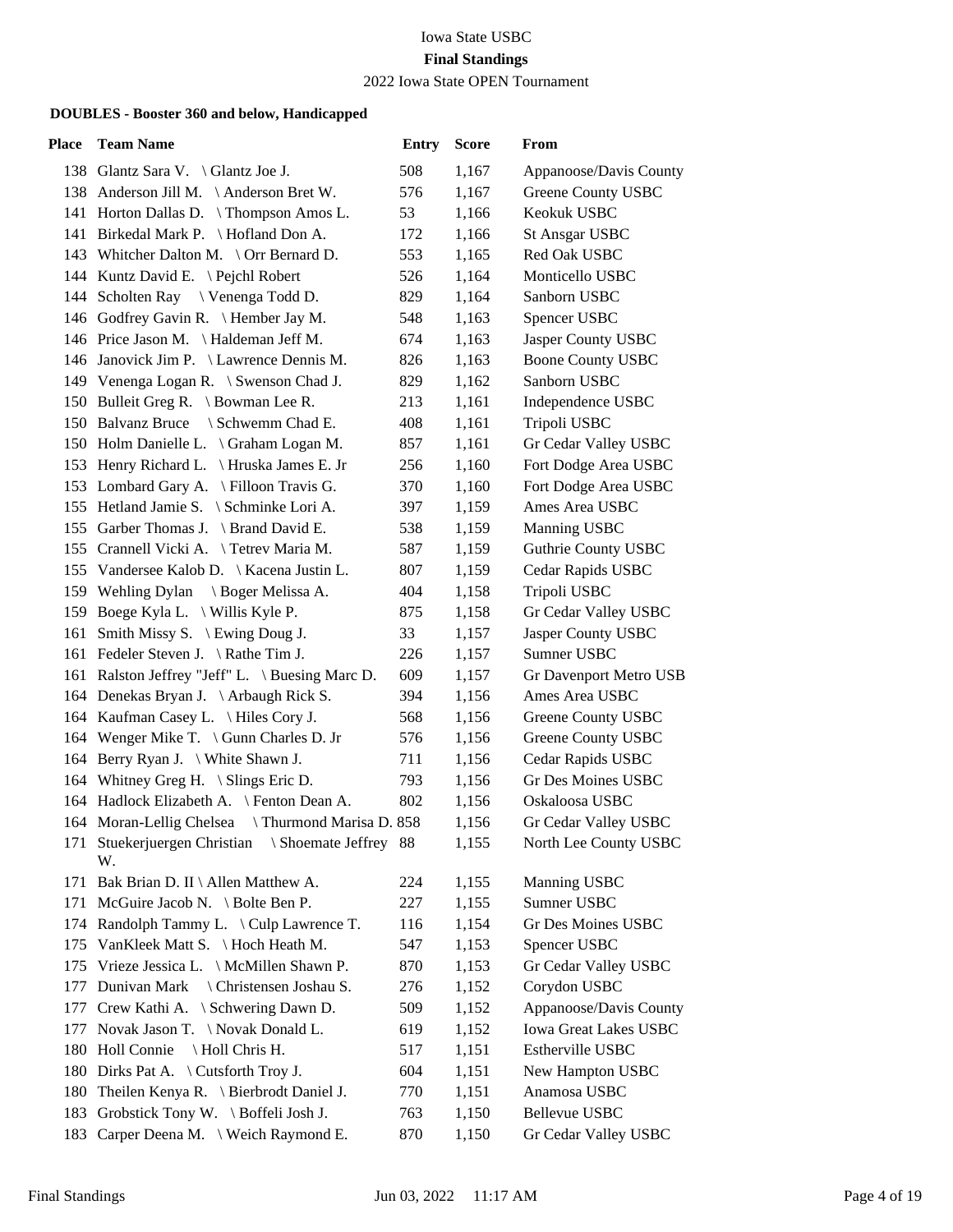2022 Iowa State OPEN Tournament

| Place | <b>Team Name</b>                              | <b>Entry</b> | <b>Score</b> | From                         |
|-------|-----------------------------------------------|--------------|--------------|------------------------------|
|       | 185 Hamand Ralph A. \ Billmeyer Joseph E.     | 729          | 1,149        | Gr Mason City USBC           |
|       | 186 Key Kelvin R. Jr \ Key Robert J.          | 289          | 1,148        | Dubuque Area USBC            |
|       | 186 McLean Daekaree J. \Rohm Jeffrey S.       | 448          | 1,148        | Iowa City USBC               |
|       | 186 Mangin Michee Y. \Agan Bradley M.         | 661          | 1,148        | Gr Des Moines USBC           |
|       | 186 Henry Ralph F. Jr \ Miller Wayne W.       | 837          | 1,148        | Dubuque Area USBC            |
|       | 190 Hund Thomas D.   Hettinger Jordan J.      | 210          | 1,147        | Independence USBC            |
|       | 190 Ashby Renee A. \Ashby Robert M.           | 504          | 1,147        | Appanoose/Davis County       |
|       | 190 Wenner Jack \ Weremont Cody               | 513          | 1,147        | Estherville USBC             |
|       | 190 Hindman Joe<br>\ Watts Chad               | 796          | 1,147        | Gr Des Moines USBC           |
|       | 194 DeJong Justin R. \ Blunck Nathan P.       | 43           | 1,146        | Pella USBC                   |
|       | 195 Adams George \ Jordan Michael             | 297          | 1,145        | Cedar Rapids USBC            |
|       | 195 Stone Carrie A. \ Stone Kathy L.          | 579          | 1,145        | <b>Gr Des Moines USBC</b>    |
|       | 197 Jero LeRoy L. \Hagen Harley L.            | 211          | 1,144        | Marshalltown Area USBC       |
|       | 197 Quass Rodney W. \ Saint Kevin J.          | 405          | 1,144        | Tripoli USBC                 |
|       | 197 Hermsen Ron J. \ Hermsen Andrew E.        | 523          | 1,144        | Independence USBC            |
|       | 197 Bricker Joseph L. \ Evinger Brad J.       | 689          | 1,144        | Ottumwa Area USBC            |
|       | 197 Nissen Benjamin P. \ Dohlman Darrin D.    | 412          | 1,144        | Cedar Rapids USBC            |
| 197   | Bearbower Ayden W. \ Goodell Matthew J.       | 769          | 1,144        | Cedar Rapids USBC            |
| 197   | Yearling Candi J. \ Fangman Abigail N.        | 850          | 1,144        | Gr Cedar Valley USBC         |
|       | 204 Dodge Luke A. \ Beelner Jeremy D.         | 546          | 1,143        | Spencer USBC                 |
|       | 205 Bublitz Jerry L. \ Kittleson Travis A.    | 166          | 1,142        | <b>St Ansgar USBC</b>        |
|       | 205 Russell Jim P. \ Bear Michael A.          | 593          | 1,142        | Iowa City USBC               |
|       | 205 Paulette Breanna D. \ Slife Mike P.       | 618          | 1,142        | <b>Iowa Great Lakes USBC</b> |
|       | 208 Seevers Dennis W. \Munford Timothy J.     | 272          | 1,141        | Gr Des Moines USBC           |
|       | 208 Carney Allissa \ Carney Ronald L.         | 366          | 1,141        | Gr Des Moines USBC           |
|       | 208 Kramer Tanner J. \Olson Cody S.           | 388          | 1,141        | Dubuque Area USBC            |
|       | 208 Lackore Joshua M. \Lackore James M.       | 426          | 1,141        | Osage USBC                   |
|       | 208 Hawbaker Sonja R. \Hawbaker Ben           | 444          | 1,141        | Iowa City USBC               |
|       | 208 Pope James A. \ Stevens Randy A. Jr       | 502          | 1,141        | Gr Mason City USBC           |
|       | 208 Kube Darren K. \ Younker Daniel R.        | 646          | 1,141        | Eldora USBC                  |
|       | 215 Gregory Chad E. \ Gregerson Bill C.       | 94           | 1,140        | Gr Des Moines USBC           |
|       | 215 Foster Anna<br>\ Olson Tony               | 684          | 1,140        | Fort Dodge Area USBC         |
|       | 215 Ready Brad \ Possehl Mallory J.           | 827          | 1,140        | Camanche USBC                |
| 218   | Robinson Randy A. \ Bugs Elliott S.           | 577          | 1,139        | Gr Mason City USBC           |
| 219   | Baldwin Liz L. \ Moses Michael T.             | 591          | 1,138        | <b>Guthrie County USBC</b>   |
|       | 220 Gregory Serena \ Montgomery Adam J.       | 107          | 1,137        | <b>Iowa City USBC</b>        |
|       | 220 Kanke Jock W. \Potts Adam W.              | 142          | 1,137        | Cedar Rapids USBC            |
|       | 220 Wehling Christopher A. \ Warnke Donald J. | 404          | 1,137        | Tripoli USBC                 |
| 220   | Graves Darla J. $\langle$ Graves Craig E.     | 666          | 1,137        | Gr Des Moines USBC           |
| 220   | Schwandt Andy G. \ Dooley Daniel E. Sr        | 814          | 1,137        | Marshalltown Area USBC       |
| 225   | Tesch Melody \ Tesch Don A.                   | 172          | 1,136        | <b>St Ansgar USBC</b>        |
| 225   | Drumm Marvin E. \ Elam James B.               | 416          | 1,136        | Gr Davenport Metro USB       |
|       | 225 Forbes Dennis W. \ Koedam Doug P.         | 543          | 1,136        | <b>Iowa City USBC</b>        |
|       | 228 Carnahan Amanda M. \ Carnahan Shawn L.    | 58           | 1,134        | Ottumwa Area USBC            |
|       | 228 Wykert Jack C. \ Wykert Harry G.          | 261          | 1,134        | Mt Pleasant USBC             |
| 228   | Brittain Michael L. \ Schillinger Tim J.      | 272          | 1,134        | Gr Des Moines USBC           |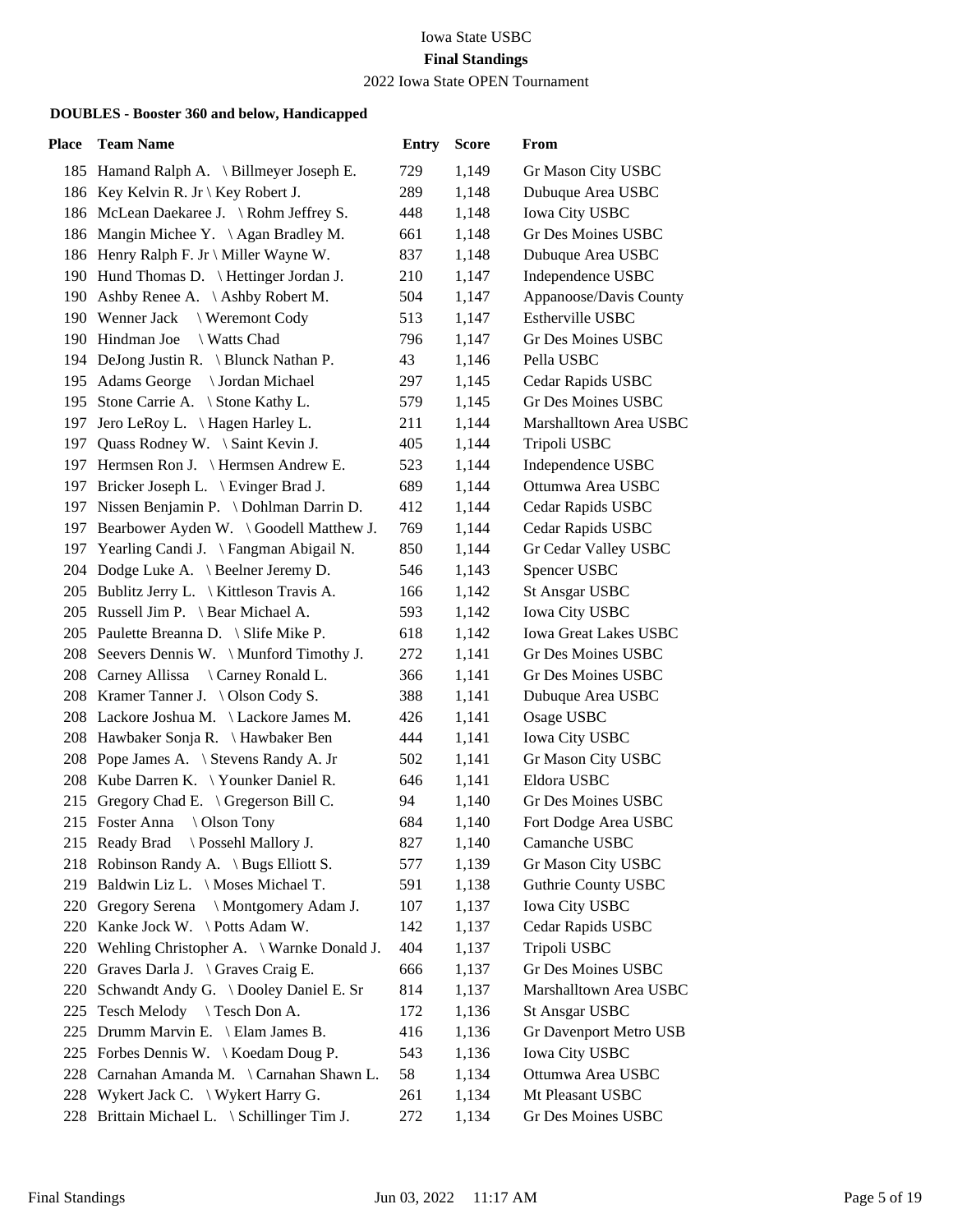2022 Iowa State OPEN Tournament

| Place | <b>Team Name</b>                                                             | <b>Entry</b> | <b>Score</b>   | From                                        |
|-------|------------------------------------------------------------------------------|--------------|----------------|---------------------------------------------|
|       | 228 Zilmer Ashley L. \ Larocca Robert W.                                     | 272          | 1,134          | Gr Des Moines USBC                          |
|       | 228 Holmes Shane M. \ Graham Michael D.                                      | 692          | 1,134          | Ottumwa Area USBC                           |
| 233   | Campbell Tracy M. \ Fleming Heather A.                                       | 13           | 1,133          | Gr Des Moines USBC                          |
|       | 233 Westrem Lester M. \Nelson Lucas L.                                       | 356          | 1,133          | Stacyville USBC                             |
|       | 233 Webster Ammy M. \Douglass Deb L.                                         | 587          | 1,133          | Guthrie County USBC                         |
|       | 236 Prichard Sonny K. \ Hawkins Marshal L.                                   | 19           | 1,132          | Pella USBC                                  |
|       | 236 Davidson Randy J. \ Krueger Kasey S.                                     | 402          | 1,132          | Tripoli USBC                                |
|       | 236 Cohrs John M. \Howe Nick N.                                              | 506          | 1,132          | Appanoose/Davis County                      |
|       | 236 Schmidt Molle J. \ Schmidt Kenneth D.                                    | 575          | 1,132          | Greene County USBC                          |
|       | 240 Fitzsimmons Robert O. \ Armbrust Gerald                                  | 26           | 1,131          | <b>Council Bluffs USBC</b>                  |
|       | 240 Meier Chris J. \ Bartels Zachery J.                                      | 424          | 1,131          | Iowa City USBC                              |
|       | 240 Ruba Daniel P. \ Blatz Ben J.                                            | 730          | 1,131          | Dubuque Area USBC                           |
|       | 240 Meyers Marisa G. \ Horsfall Karen S.                                     | 845          | 1,131          | Gr Cedar Valley USBC                        |
|       | 244 Sigwarth Robert J. \ Sigwarth Jared M.                                   | 66           | 1,130          | Dubuque Area USBC                           |
|       | 244 Havlovic Mark J. \ Chatfield Josh                                        | 359          | 1,130          | Stacyville USBC                             |
|       | 244 Boege Travis J. \ Boege Derick L.                                        | 876          | 1,130          | Gr Cedar Valley USBC                        |
|       | 247 Hougham Danielle R. \ Coffman Pamela J.                                  | 117          | 1,129          | Gr Des Moines USBC                          |
|       | 247 Besler Craig P. \ Kenneally Ryan W.                                      | 386          | 1,129          | Dubuque Area USBC                           |
|       | 247 Gerk James A. \ Hemann Jerry L.                                          | 425          | 1,129          | Osage USBC                                  |
|       | 247 Michels Jamie L. \Tofteland Barry M.                                     | 483          | 1,129          | Gr Des Moines USBC                          |
|       | 247 Berndt Debbie A. \ Maben Todd E.                                         | 569          | 1,129          | Greene County USBC                          |
|       | 247 Rockwell Debbie J.   Klinge Kathy M.                                     | 587          | 1,129          | <b>Guthrie County USBC</b>                  |
| 253   | Riggen Michael T. $\{Klyn \text{ Teag } M. \}$                               | 903          | 1,128          | Pella USBC                                  |
|       | 253 Parks Nathan J. \ Parks Robert J.                                        | 791          | 1,128          | Ottumwa Area USBC                           |
|       | 253 Tharp Robert G. Jr \ Adams Cory M.                                       | 817          | 1,128          | Ames Area USBC                              |
|       | 256 Even Ronald J. \ Boots David                                             | 176          | 1,127          | <b>Belmond USBC</b>                         |
|       | 256 Rouse Amy J. \ Soukup Grant E.                                           | 297          | 1,127          | Cedar Rapids USBC                           |
|       | 256 Dolphin Wesley J. \Taylor Danny J.                                       | 465          | 1,127          | Dubuque Area USBC                           |
|       | 256 Fuller Tyler \Triggs Brett                                               | 518          | 1,127          | <b>Estherville USBC</b>                     |
|       | 260 Portz Tom J. \ Ehlers Tony J.                                            | 328          | 1,126          | Maquoketa USBC                              |
|       | 261 Halverson Tyler J. \Wyninger Eric C.                                     | 342          | 1,125          | Waukon USBC                                 |
|       | 261 Scheppler Kris C. \Neel David S.                                         | 729          | 1,125          | Gr Mason City USBC                          |
|       | 263 Feltes John W. \ Kautz Tony L.                                           | 193          | 1,124          | Cedar Rapids USBC                           |
| 263   | Jensen Steven M. \ Penney Mark A.                                            | 426          | 1,124          | Osage USBC                                  |
| 263   | Avis Abagail J. \ Murray Brian L.                                            | 857          | 1,124          | Gr Cedar Valley USBC                        |
|       | 266 Walker Zachary D. \Wallace Billy D. Jr                                   | 316          | 1,123          | Gr Des Moines USBC                          |
| 267   | Mayer Anthony J. \ Mayer John D.                                             | 171          | 1,122          | <b>St Ansgar USBC</b>                       |
| 267   | Hughes Robert J. \ Mapes Pamela S.                                           | 672          | 1,122          | Jasper County USBC                          |
| 269   | Davis Brittany L. \ Davis Marcus D.                                          | 265          | 1,121          | Mt Pleasant USBC                            |
| 269   | Smith Chance J. \ Flake Adam J.                                              | 266          | 1,121          | Mt Pleasant USBC                            |
| 269   | Paulsen Darrell E. \ Watts Dwain A.                                          | 396          | 1,121          | Ames Area USBC                              |
| 269   | Konrady Kayla M. \ Konrady Skylaur J.                                        | 551          | 1,121          | Spencer USBC                                |
| 273   | Sherrard Rob A. \ Cimmiyotti Glenn J.<br>273 Hodson Ronald D. \ Waller Steve | 165<br>229   | 1,120          | <b>St Ansgar USBC</b><br>Gr Des Moines USBC |
|       | 273 Holm Kevin L. \ Jennings Teri L.                                         | 396          | 1,120<br>1,120 | Ames Area USBC                              |
|       | 273 Stewart Erin N. \ Stewart Andy J.                                        | 569          | 1,120          | Greene County USBC                          |
|       |                                                                              |              |                |                                             |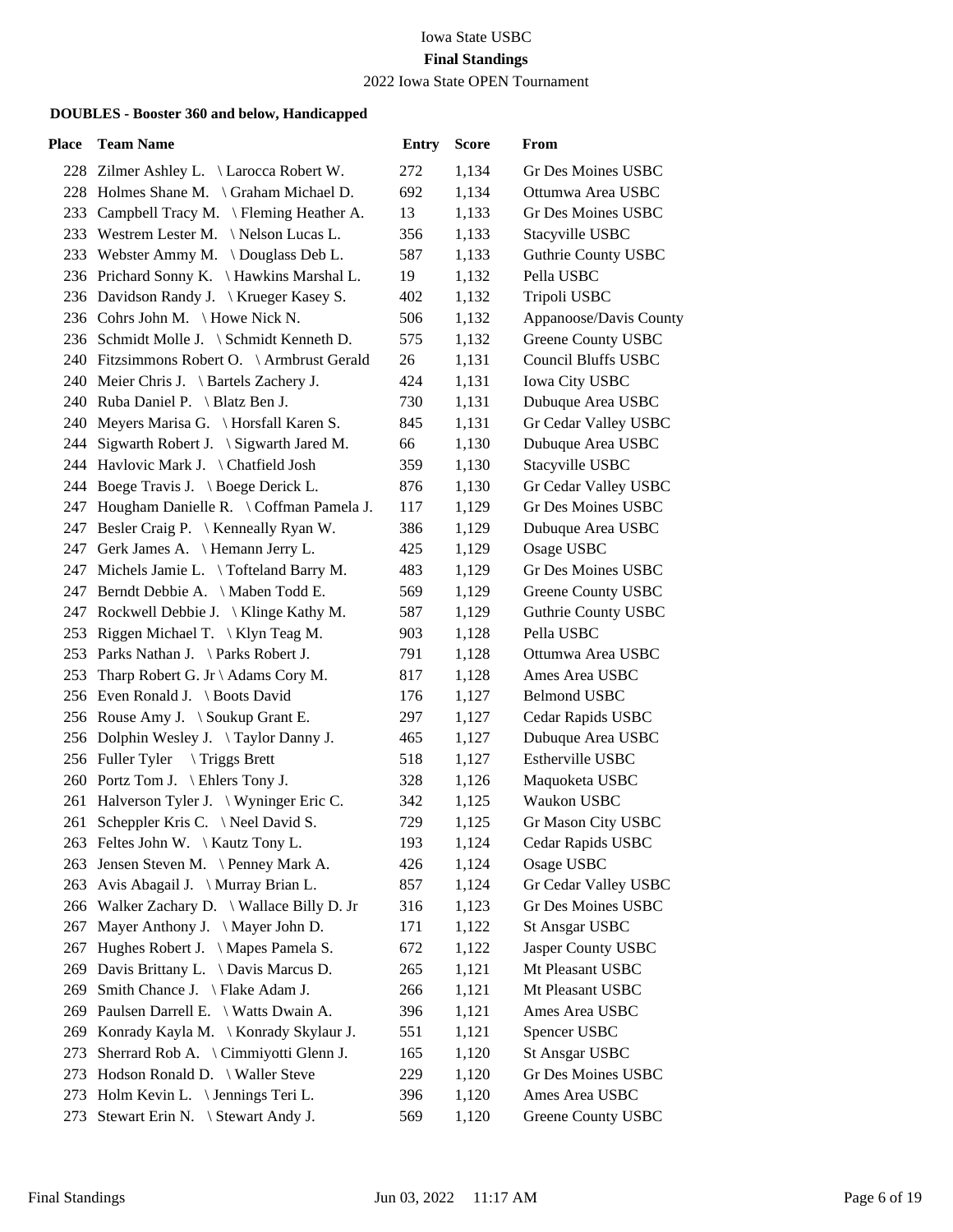2022 Iowa State OPEN Tournament

| Place | <b>Team Name</b>                                      | <b>Entry</b> | <b>Score</b> | From                        |
|-------|-------------------------------------------------------|--------------|--------------|-----------------------------|
|       | 273 Huffaker Scott B. \ Keith Craig R.                | 669          | 1,120        | Jasper County USBC          |
|       | 278 Schulze Dennis E. \ Slaymaker Steven E.           | 144          | 1,119        | Cedar Rapids USBC           |
|       | 279 Clark-Marchant Katie J. \ Ballard Pete M.         | 205          | 1,118        | Gr Des Moines USBC          |
|       | 279 Baker Joshua N. \Pugh Evan D.                     | 371          | 1,118        | Fort Dodge Area USBC        |
|       | 279 Oetken Penny F. \ Cheers Alexander B.             | 478          | 1,118        | <b>Creston USBC</b>         |
| 279   | Schindler Cassandra M. \Hubble Jillian L.             | 592          | 1,118        | <b>Iowa City USBC</b>       |
|       | 279 Beuthien Melissa<br>Beuthien Chris                | 760          | 1,118        | De Witt USBC                |
|       | 284 Gunn Robin L. \ Wilson Izabelle E.                | 571          | 1,117        | Greene County USBC          |
|       | 285 Annis Shylah D. \Phillips John C.                 | 35           | 1,116        | Jasper County USBC          |
|       | 285 Flater Jay \ Wikert Matthew M.                    | 302          | 1,116        | Grundy Center USBC          |
|       | 285 O'Brien Joseph W. \ Butler Rick E.                | 595          | 1,116        | <b>Iowa City USBC</b>       |
|       | 285 Blomme Brian<br>\ Butler Jason                    | 675          | 1,116        | Ida Grove USBC              |
|       | 289 Drews Tom \Allen Brian (Bo)                       | 320          | 1,115        | <b>Iowa City USBC</b>       |
|       | 289 Kirk Jake J. \ Eagle Zacharie R.                  | 331          | 1,115        | Maquoketa USBC              |
|       | 289 Greenlee Mariea L. \ Hosier Diane M.              | 544          | 1,115        | <b>Iowa City USBC</b>       |
|       | 289 Brown Aaron P. \ Stone Jared C.                   | 579          | 1,115        | Gr Des Moines USBC          |
|       | 289 Casper Emalee R. \ Russell Kendra D.              | 592          | 1,115        | <b>Iowa City USBC</b>       |
|       | 289 Hubble Jesica J. \Hubble Ryan                     | 702          | 1,115        | Cedar Rapids USBC           |
|       | 295 Stevenson Ronie L. \ Losee Linda S.               | 207          | 1,114        | <b>Gr Des Moines USBC</b>   |
|       | 295 Crees Mike L. \ Crees Richard L.                  | 512          | 1,114        | Estherville USBC            |
|       | 297 Stainbrook Brad L. \ Bohnsack Todd                | 711          | 1,113        | Cedar Rapids USBC           |
|       | 297 Watkins-Schoenig Jennifer M. \ Cline Carin A. 835 |              | 1,113        | Muscatine USBC              |
|       | 299 Lemke Rick \ Hamblen Barb                         | 85           | 1,112        | Gr Des Moines USBC          |
|       | 300 Campbell Josie J. \Campbell Destry D.             | 149          | 1,111        | Cedar Rapids USBC           |
|       | 300 Whittington Sharyn M. \ Whittington Julia L. 229  |              | 1,111        | Gr Des Moines USBC          |
|       | 300 Kalb Chris<br>  Kilcoyce Rob                      | 291          | 1,111        | Dubuque Area USBC           |
|       | 300 Leber Adam J. \ Kahn Rob M.                       | 669          | 1,111        | Jasper County USBC          |
|       | 300 Kraus Jordan D. \ Felton Tanner J.                | 775          | 1,111        | Monticello USBC             |
|       | 305 Mumby Steven W. \ Bamrick Colin J.                | 141          | 1,110        | Cedar Rapids USBC           |
|       | 305 Watson Brad R. \Hong Hyung K.                     | 221          | 1,110        | <b>Burlington Area USBC</b> |
|       | 305 Barton Ryan J. \ Wellington Justis T.             | 266          | 1,110        | Mt Pleasant USBC            |
|       | 305 Bergquist Jessica L. \ Bergquist William J.       | 646          | 1,110        | Eldora USBC                 |
|       | 309 Jensen Susan K. \ Jensen Danny R.                 | 298          | 1,109        | Cedar Rapids USBC           |
| 309   | Gilge Kathryn A. \Gilge Sarah C.                      | 591          | 1,109        | <b>Guthrie County USBC</b>  |
| 309   | <b>Kemnitz Daniel</b><br>Lawson Brad                  | 683          | 1,109        | Fort Dodge Area USBC        |
|       | 312 Kenney Steve<br>\ Crawford Barbara S.             | 708          | 1,108        | Fort Dodge Area USBC        |
|       | 312 Snakenberg Bryce J. \Goldman Joe P.               | 735          | 1,108        | Oskaloosa USBC              |
|       | 314 Cheek Linda S. \ Garrey Jack E.                   | 15           | 1,107        | Ames Area USBC              |
|       | 314 Mundt James W. \ Bennett Matt C.                  | 275          | 1,107        | Corydon USBC                |
|       | 314 Heppe Kendall R. \ Lilienthal Ivan                | 436          | 1,107        | West Delaware USBC          |
|       | 314 Binns Dennis L. Jr \ Renard Larry D.              | 614          | 1,107        | Jasper County USBC          |
|       | 314 Hosier Diane M. \Allen Theresa                    | 869          | 1,107        | Gr Cedar Valley USBC        |
| 319   | Bamrick Mindy M. \ Potts Stephanie L.                 | 141          | 1,106        | Cedar Rapids USBC           |
| 319   | Murphy Eric P. $\{$ Riley James D.                    | 690          | 1,106        | Ottumwa Area USBC           |
| 321   | Rhoades Duane D. Jr \ Mayer Brad A.                   | 168          | 1,105        | <b>St Ansgar USBC</b>       |
| 321   | Cline Brad \ Kirsch Raymond E.                        | 292          | 1,105        | Charles City USBC           |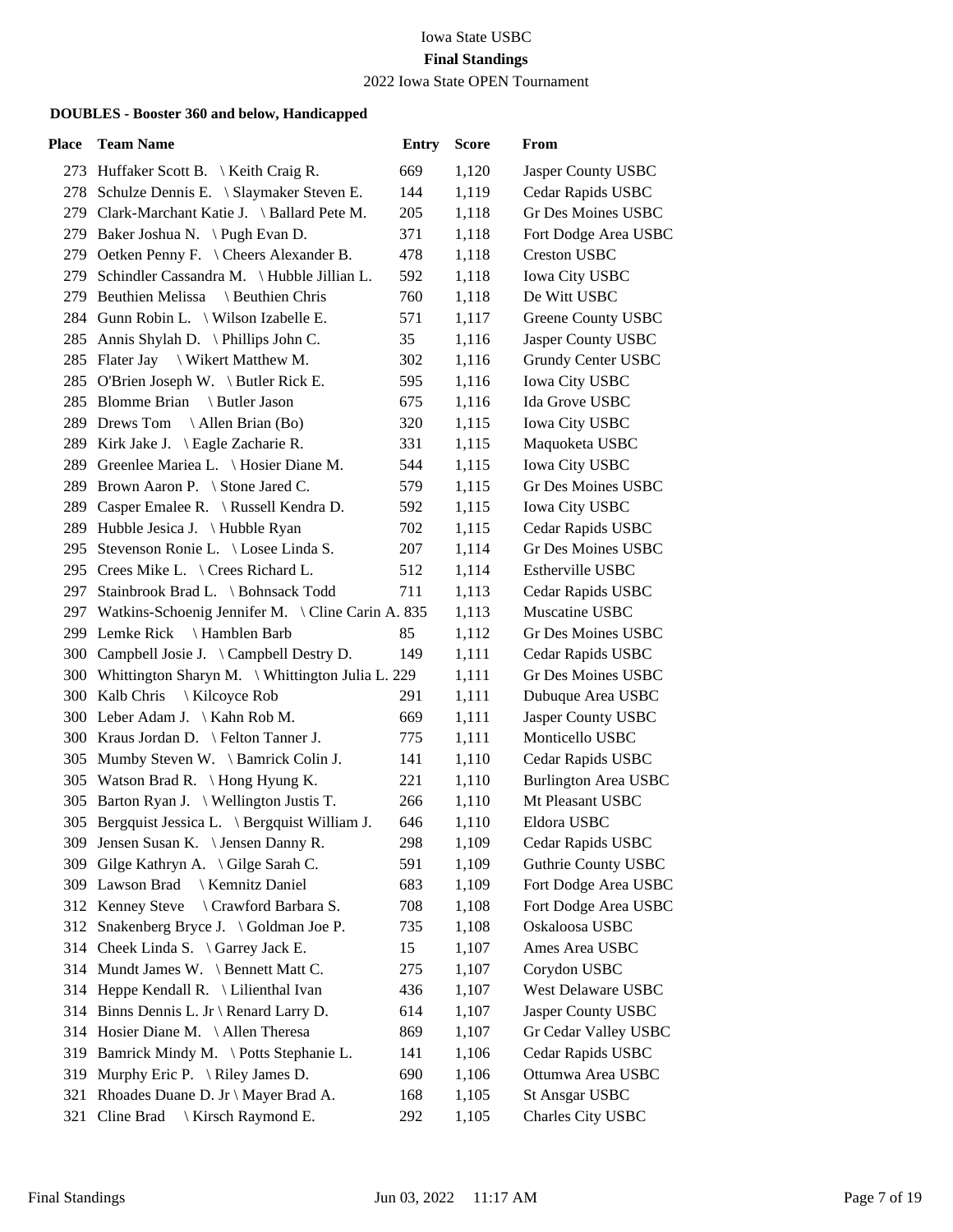2022 Iowa State OPEN Tournament

| Place | <b>Team Name</b>                                | <b>Entry</b> | <b>Score</b> | From                        |
|-------|-------------------------------------------------|--------------|--------------|-----------------------------|
|       | 321 Carson Michael F. \ Ross Robert E.          | 572          | 1,105        | Greene County USBC          |
|       | 321 Weideman Douglas L. \ Smith Susan A.        | 647          | 1,105        | Eldora USBC                 |
|       | 321 Courter Kent E. \ Hesse Cheyne R.           | 705          | 1,105        | Gr Des Moines USBC          |
|       | 326 Wiegand Kristine M. \ Wiegand John A.       | 105          | 1,104        | Jasper County USBC          |
|       | 326 Hertel Larry P. \ Westpfahl Scott A.        | 227          | 1,104        | Sumner USBC                 |
|       | 326 Grimes William C. \ Jurgensen Cole M.       | 287          | 1,104        | Sumner USBC                 |
|       | 326 Hoerner Bryce R. \ Mueller Jared D.         | 385          | 1,104        | Dubuque Area USBC           |
|       | 326 Faust Scott D. \ Schroeder Dustin           | 524          | 1,104        | Independence USBC           |
|       | 326 Stritz Brian A. \ Stritz Courtney L.        | 656          | 1,104        | <b>Gr Des Moines USBC</b>   |
|       | 332 Fleming Greg J. \ Glick Steve W.            | 55           | 1,102        | Ottumwa Area USBC           |
|       | 332 Grimm Dustin A. \ Jensen Greggory           | 145          | 1,102        | Cedar Rapids USBC           |
|       | 332 Bublitz Jacob D. \ Hackbart Alex M.         | 166          | 1,102        | <b>St Ansgar USBC</b>       |
|       | 332 Greenwood Hugh L. \ Wheeler Les D.          | 230          | 1,102        | Gr Des Moines USBC          |
|       | 332 Berg James R. \ Shaw Robert J.              | 247          | 1,102        | Dyersville USBC             |
|       | 332 LaRue Jamie L. \ Bridgman Tom J.            | 284          | 1,102        | Appanoose/Davis County      |
|       | 332 Pettijohn Jeff D. \ Wignall Glen            | 312          | 1,102        | <b>Gr Des Moines USBC</b>   |
|       | 339 Lunning Myron L. \ Olson Kevin D.           | 121          | 1,101        | Gr Mason City USBC          |
|       | 339 Powers Amanda H. \ Mayer Kathy M.           | 427          | 1,101        | Osage USBC                  |
|       | 339 Brackett Jeffery \ Gulyash Tim              | 443          | 1,101        | Oelwein USBC                |
|       | 339 Cotton John J. \ Cotton Brandy A.           | 542          | 1,101        | <b>Iowa City USBC</b>       |
|       | 339 Carder Gale A. Jr \ Herrmann Larry E.       | 632          | 1,101        | Gr Des Moines USBC          |
|       | 344 Monahan John L. \ Bak Brian D.              | 224          | 1,100        | Manning USBC                |
|       | 344 Shaffer Steven C. \ Tish Greg D.            | 236          | 1,100        | <b>Iowa City USBC</b>       |
|       | 344 Orr Vincent \ Orr Stephen                   | 553          | 1,100        | Red Oak USBC                |
|       | 344 Spittell Jessica L. \ Keenan Annette        | 708          | 1,100        | Fort Dodge Area USBC        |
|       | 344 Paulsen Ryan R. \Totten Melvin L.           | 679          | 1,100        | Ida Grove USBC              |
|       | 349 Meierotto Jamie A. \ Coffin Justin R.       | 90           | 1,099        | North Lee County USBC       |
|       | 349 Booms Melissa<br>Booms Aaron                | 404          | 1,099        | Tripoli USBC                |
|       | 349 Townsend Daniel J. \Thomas Anita G.         | 473          | 1,099        | Council Bluffs USBC         |
|       | 349 Kolln Aaron J. \ Heiden Griffin G.          | 584          | 1,099        | Manning USBC                |
|       | 349 Allen Tim A. \Nadermann Pat F.              | 837          | 1,099        | Dubuque Area USBC           |
|       | 354 Wedebrand Bryan C. \ Peterson Reese D.      | 516          | 1,098        | Estherville USBC            |
|       | 354 Johnson Tayt R. \ Hermsen Brian J.          | 523          | 1,098        | Independence USBC           |
|       | 354 Tesch Miranda E. \Tesch Quentin D.          | 551          | 1,098        | Spencer USBC                |
|       | 354 Black Eric M. \ Strupp Travis J.            | 731          | 1,098        | Gr Davenport Metro USB      |
|       | 358 Eaglen George W. Lll \ Thompson Hunter B.   | 100          | 1,097        | Greenfield USBC             |
|       | 358 DeJesus Tina M. \DeJesus Anthony            | 223          | 1,097        | <b>Burlington Area USBC</b> |
|       | 358 Weis Seth A. \ Kuhlmann Jason L.            | 584          | 1,097        | Manning USBC                |
| 361   | Pieper John B. \ Wacker Austin C.               | 88           | 1,096        | North Lee County USBC       |
| 361   | Polito James M. \ Konen Mickey P.               | 131          | 1,096        | Gr Des Moines USBC          |
|       | 361 Rausch Chris R. \ Russell Gordon J. 3rd     | 594          | 1,096        | <b>Iowa City USBC</b>       |
| 361   | Gransow Terry $\setminus$ Rix Brian K.          | 681          | 1,096        | Sioux Rapids-Alta USBC      |
| 365   | Kelly Eric \ Bowman Zachery S.                  | 223          | 1,095        | <b>Burlington Area USBC</b> |
| 365   | Glaser Dennis H. \ Earles Darin D.              | 334          | 1,095        | Maquoketa USBC              |
| 365   | Stanton Alexander L. \ Stanton Mackenzie S. 362 |              | 1,095        | Gr Des Moines USBC          |
|       | 365 Wicks Bryan R. \ Graham Steve D.            | 395          | 1,095        | Ames Area USBC              |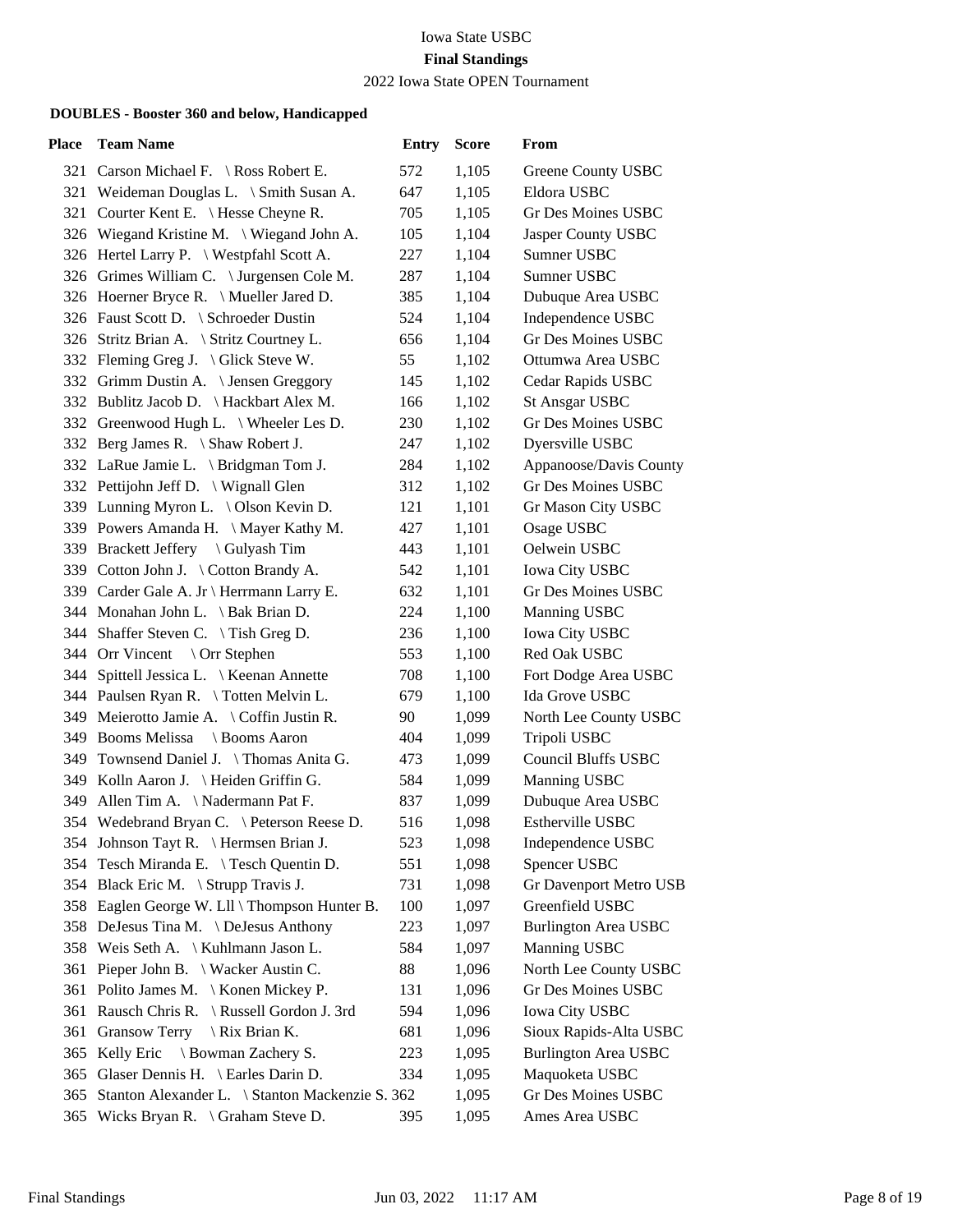2022 Iowa State OPEN Tournament

| Place | <b>Team Name</b>                                  | <b>Entry</b> | <b>Score</b> | From                        |
|-------|---------------------------------------------------|--------------|--------------|-----------------------------|
|       | 365 Schindler-Hubble Dana<br>\ Erhart Anthony G.  | 592          | 1,095        | <b>Iowa City USBC</b>       |
|       | 365 Brown James A. \ Kramer Ryan W.               | 779          | 1,095        | Gr Mason City USBC          |
| 371   | Stanley Ronald-Ray \ Stanley Elizabeth C.         | 154          | 1,094        | <b>Gr Des Moines USBC</b>   |
|       | 371 Schumacher Gabriel A. \ Deckert Jim A.        | 466          | 1,094        | Dubuque Area USBC           |
|       | 371 Ross Jennifer K. \ Clayton Elizabeth A.       | 571          | 1,094        | Greene County USBC          |
|       | 374 Decker Kevin R. \ Wiese Duane J.              | 201          | 1,093        | Camanche USBC               |
|       | 374 Peterson Ryan D. \ Engelhardt Chris A.        | 391          | 1,093        | Ames Area USBC              |
|       | 374 Shannon Bryant C. \ Gonzalez Jennifer M.      | 524          | 1,093        | Independence USBC           |
|       | 374 Mcatee Dennis K. \ Eagleburger Dewayne K. 526 |              | 1,093        | Monticello USBC             |
|       | 378 Goehring Kevin E. \ Goehring Devin A.         | 232          | 1,092        | <b>Boone County USBC</b>    |
|       | 378 Schaufenbuel Bryan L. \ Gonnerman Tim W.      | 288          | 1,092        | Sumner USBC                 |
|       | 378 Shinogle Steve H. \ Laird Darin M.            | 315          | 1,092        | Gr Des Moines USBC          |
|       | 378 Leo Roger \ Fryar Dean S.                     | 369          | 1,092        | Fort Dodge Area USBC        |
|       | 378 Heidemann Kailey L. \ Galligan Kenneth        | 407          | 1,092        | Tripoli USBC                |
|       | 378 Bruns Keith<br>\ Clark Roger                  | 493          | 1,092        | Sigourney USBC              |
|       | 384 Mullane Melissa M. \ Graham Jen M.            | 449          | 1,091        | <b>Iowa City USBC</b>       |
|       | 384 McCauley Emily A. \ Wood Justin L.            | 872          | 1,091        | Gr Cedar Valley USBC        |
|       | 386 Hills Robert E. \ Hills Bobbi J.              | 105          | 1,090        | Jasper County USBC          |
|       | 386 Rettig Thomas L. \ Kester Randall M.          | 220          | 1,090        | <b>Burlington Area USBC</b> |
|       | 386 Shondel Kris A. \ Shondel Kevin J.            | 506          | 1,090        | Appanoose/Davis County      |
|       | 386 Keeran Mark A. \ Bates Cory L.                | 586          | 1,090        | <b>Guthrie County USBC</b>  |
|       | 386 Kruse Justin R. \ Eagle Robert                | 835          | 1,090        | Muscatine USBC              |
|       | 391 Hoden Dave A.   Wichman Daniel C.             | 160          | 1,089        | <b>Council Bluffs USBC</b>  |
|       | 391 Harrison Suzan C. \ Harrison Brandon C.       | 267          | 1,089        | Mt Pleasant USBC            |
|       | 391 Fults Luke G. \Trease Todd E.                 | 669          | 1,089        | Jasper County USBC          |
|       | 394 Thien Joseph D. \ Duncan Curtis L.            | 112          | 1,088        | Ames Area USBC              |
|       | 394 Putman Brian V. \ Waterworth Joann E.         | 349          | 1,088        | Waukon USBC                 |
|       | 394 Evans Jason T. \ Slings Drew                  | 793          | 1,088        | <b>Gr Des Moines USBC</b>   |
|       | 394 Burtnett Adam R. \ Elsberry Dennis R.         | 876          | 1,088        | Gr Cedar Valley USBC        |
|       | 398 Ritter Scott A. \ Rodas Karolyn K.            | 287          | 1,087        | Sumner USBC                 |
|       | 398 Dahlstrom Kealy M. \ Brink Darrold            | 341          | 1,087        | Waukon USBC                 |
|       | 398 Clabaugh James G. \ Ricke Duane H.            | 370          | 1,087        | Fort Dodge Area USBC        |
|       | 398 Mekemson Joe<br>\ Plathe Daniel A.            | 741          | 1,087        | Gr Des Moines USBC          |
|       | 402 Horner James A. \ Babb Kevin W.               | 130          | 1,086        | Gr Des Moines USBC          |
| 402   | Spitz Michael J. \ Mayer Joe                      | 356          | 1,086        | Stacyville USBC             |
|       | 402 Ostrem Jared S. \Cavan Lom                    | 393          | 1,086        | Ames Area USBC              |
|       | 402 Wickman Dan L. \ Wickman Jenny L.             | 580          | 1,086        | Independence USBC           |
|       | 402 Riesberg Richard A. \ Stefl Dave              | 687          | 1,086        | Grundy Center USBC          |
|       | 402 Knight Ashley \ Main Carrie D.                | 831          | 1,086        | Lenox USBC                  |
|       | 408 Ancell David F. \ Jefferson Jerry L.          | 51           | 1,085        | Gr Des Moines USBC          |
|       | 408 Burkhart Bob A. \Hatch Derrick                | 175          | 1,085        | <b>Belmond USBC</b>         |
|       | 408 Meisenburg Martin J. \ Vorbeck Austin L.      | 339          | 1,085        | Maquoketa USBC              |
|       | 408 Giesmann Julie A. \ Giesmann Neil N.          | 594          | 1,085        | <b>Iowa City USBC</b>       |
|       | 408 Roder David L. \ Moe Timothy G.               | 600          | 1,085        | New Hampton USBC            |
|       | 408 Peyton Ryan C. \ Peyton Clifford "Butch" C.   | 715          | 1,085        | Gr Cedar Valley USBC        |
| 414   | TenEyck Charlene \ Watje Kelsey                   | 680          | 1,084        | Ida Grove USBC              |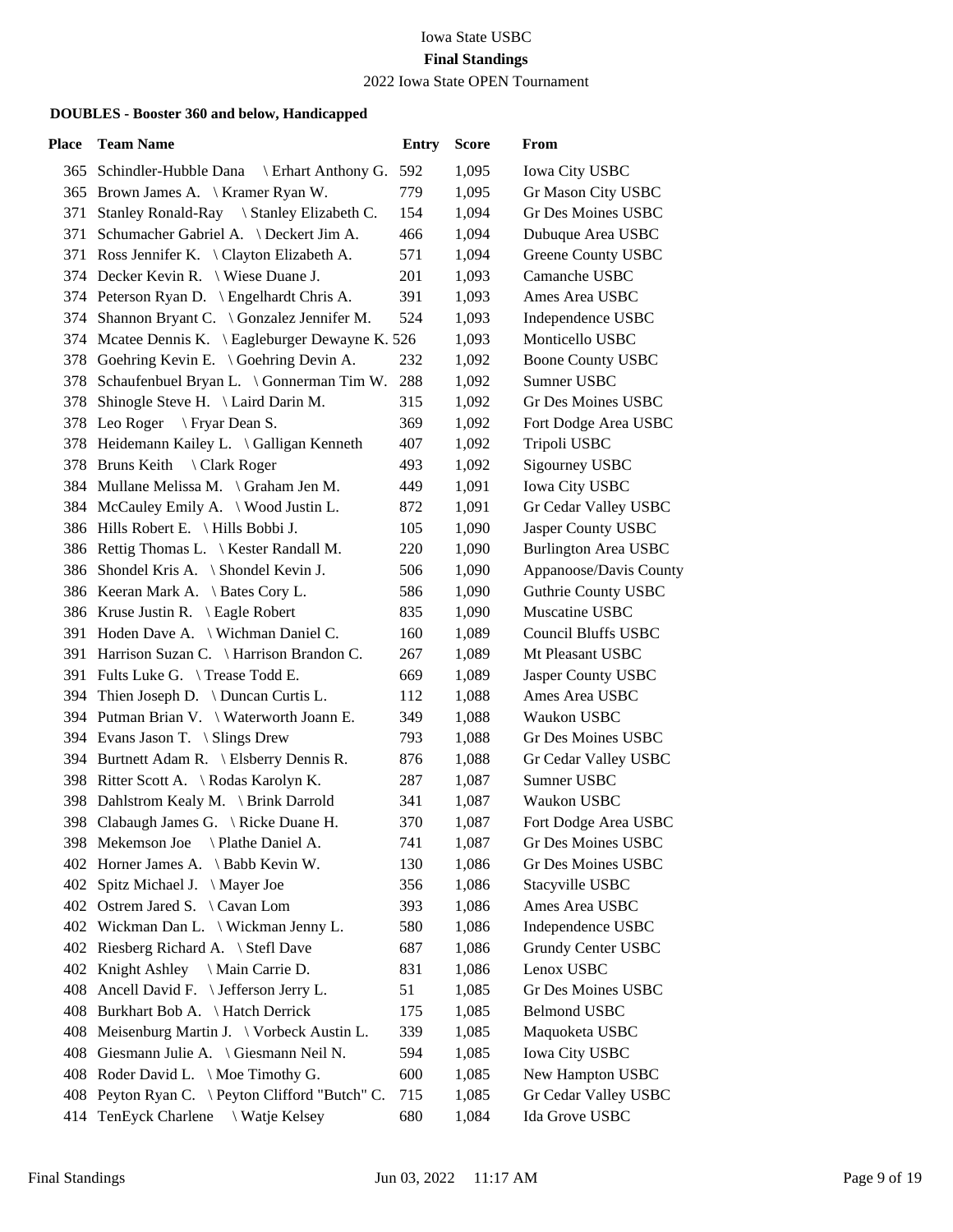2022 Iowa State OPEN Tournament

| <b>Place</b> | <b>Team Name</b>                                 | <b>Entry</b> | <b>Score</b> | From                        |
|--------------|--------------------------------------------------|--------------|--------------|-----------------------------|
|              | 414 Huntley Jessica M. \ Schwake Megan A.        | 863          | 1,084        | Gr Cedar Valley USBC        |
|              | 416 Sego Marty J. \ Sego John H.                 | 173          | 1,083        | Gr Mason City USBC          |
|              | 416 Brandenburg Janice C. \ Harris Noah          | 595          | 1,083        | Iowa City USBC              |
|              | 418 Gregory Tammie J. \ Dayton Josh L.           | 235          | 1,082        | Iowa City USBC              |
|              | 418 Belt Dane \ Fleming Daniel                   | 418          | 1,082        | Red Oak USBC                |
|              | 418 McDowell Michelle C. \ McDowell Jason E.     | 574          | 1,082        | Greene County USBC          |
|              | 421 Tonsfeldt Michael A. \ Hilsabeck Virgil L.   | 112          | 1,081        | Ames Area USBC              |
|              | 421 Steiner Xavier \ Steiner Zander              | 553          | 1,081        | Red Oak USBC                |
|              | 421 Hron Jeff A. \ Hartwig Jeff D.               | 693          | 1,081        | Gr Des Moines USBC          |
|              | 421 Coons Abigail A. \ Coons Carrie A.           | 736          | 1,081        | Gr Davenport Metro USB      |
|              | 425 La Point Rikki L. \ Manary Del L.            | 59           | 1,080        | Ottumwa Area USBC           |
|              | 425 Nosbisch Richard J. \Thompson John P.        | 485          | 1,080        | Anamosa USBC                |
|              | 425 Myhre Roger L. \ Myhre Phil J.               | 756          | 1,080        | Gr Mason City USBC          |
|              | 428 Ellis Scott J. \ Nunez Jose M.               | 213          | 1,079        | Independence USBC           |
|              | 428 Burke Jordan A. \ Burke Joshua M.            | 600          | 1,079        | New Hampton USBC            |
|              | 430 Lichtenberg Harvey H. \ Drahota Richard P.   | 9            | 1,078        | Sioux Rapids-Alta USBC      |
|              | 430 Johnson Michelle<br>\ Elkin Tadd A.          | 253          | 1,078        | Fort Dodge Area USBC        |
|              | 430 Septer David \ Septer Kathy M.               | 594          | 1,078        | Iowa City USBC              |
|              | 433 Cole David B. \ Beetem James L.              | 65           | 1,077        | Dubuque Area USBC           |
|              | 433 Greene Brian J. \ Kriegel Doug A.            | 140          | 1,077        | Cedar Rapids USBC           |
|              | 433 Nunez Jorge L. \ Macbeth Scott J.            | 212          | 1,077        | Independence USBC           |
|              | 433 Lombard Frederick P. \Johnson Jeff           | 371          | 1,077        | Fort Dodge Area USBC        |
|              | 433 Peterson Sam J. \ Severson Jake H.           | 392          | 1,077        | Ames Area USBC              |
|              | 433 Vos Carla \ Vos Stanley W.                   | 792          | 1,077        | Pella USBC                  |
|              | 439 Schumacher Anna L. \ Schumacher Tyler J.     | 544          | 1,076        | Iowa City USBC              |
|              | 440 Clark Kyle E. \ Orsborne Jesse L.            | 337          | 1,075        | Maquoketa USBC              |
|              | 440 Hayes David J. \ Hayes Pat                   | 339          | 1,075        | Maquoketa USBC              |
|              | 442 Ely Evan T. \ Vest Andrew R.                 | 6            | 1,074        | Iowa City USBC              |
|              | 442 Everitt Jennifer A. \ Drips Tom D.           | 453          | 1,074        | West Union USBC             |
|              | 442 Hughes Christie D. $\setminus$ Rother Mke J. | 672          | 1,074        | Jasper County USBC          |
|              | 445 Heinrich Lindsay T. \ Ford Jesse J.          | 497          | 1,073        | Muscatine USBC              |
|              | 445 Mathes Taylor J. \ Fisher Zachary A.         | 665          | 1,073        | Gr Des Moines USBC          |
|              | 447 Tjarks Trey M. \Tjarks Tanner M.             | 30           | 1,072        | <b>Iowa City USBC</b>       |
| 447          | Mitchell Trelys H. Sr \ Mitchell Trelys H. Jr    | 148          | 1,072        | Cedar Rapids USBC           |
| 449          | Hibbs Larry V. \ Reyes Raymond P.                | 80           | 1,071        | <b>Burlington Area USBC</b> |
| 449          | Boger Jeni J. \ Boger Doug                       | 406          | 1,071        | Tripoli USBC                |
| 449          | Landsness Mikayla R. \ Norland Taylor J.         | 682          | 1,071        | Sioux Rapids-Alta USBC      |
|              | 452 Gulbranson Patrick R. \ Henderson Jeff L.    | 46           | 1,070        | <b>Stuart USBC</b>          |
|              | 452 Wilwert Ron J. \ Shaull Jeff E.              | 244          | 1,070        | Dyersville USBC             |
|              | 452 Wilson Jennifer J. \ Wilson Chad M.          | 574          | 1,070        | <b>Greene County USBC</b>   |
|              | 452 Rockwell Ashlee A. \ Smith Cord O.           | 817          | 1,070        | Ames Area USBC              |
| 456          | Clayton Megan C. \ Clayton Levi D.               | 575          | 1,069        | <b>Greene County USBC</b>   |
| 457          | Moad Randy L. \ Reser Richard L.                 | 377          | 1,068        | Gr Mason City USBC          |
|              | 457 Dirks Barney G. \ Dirks Joseph E.            | 881          | 1,068        | Monticello USBC             |
| 459.         | Medina Brittany A. \ Medina Ryan R.              | 105          | 1,067        | Jasper County USBC          |
| 459          | Bilyeu Patrick A. \ Anderson Heath J.            | 181          | 1,067        | <b>Belmond USBC</b>         |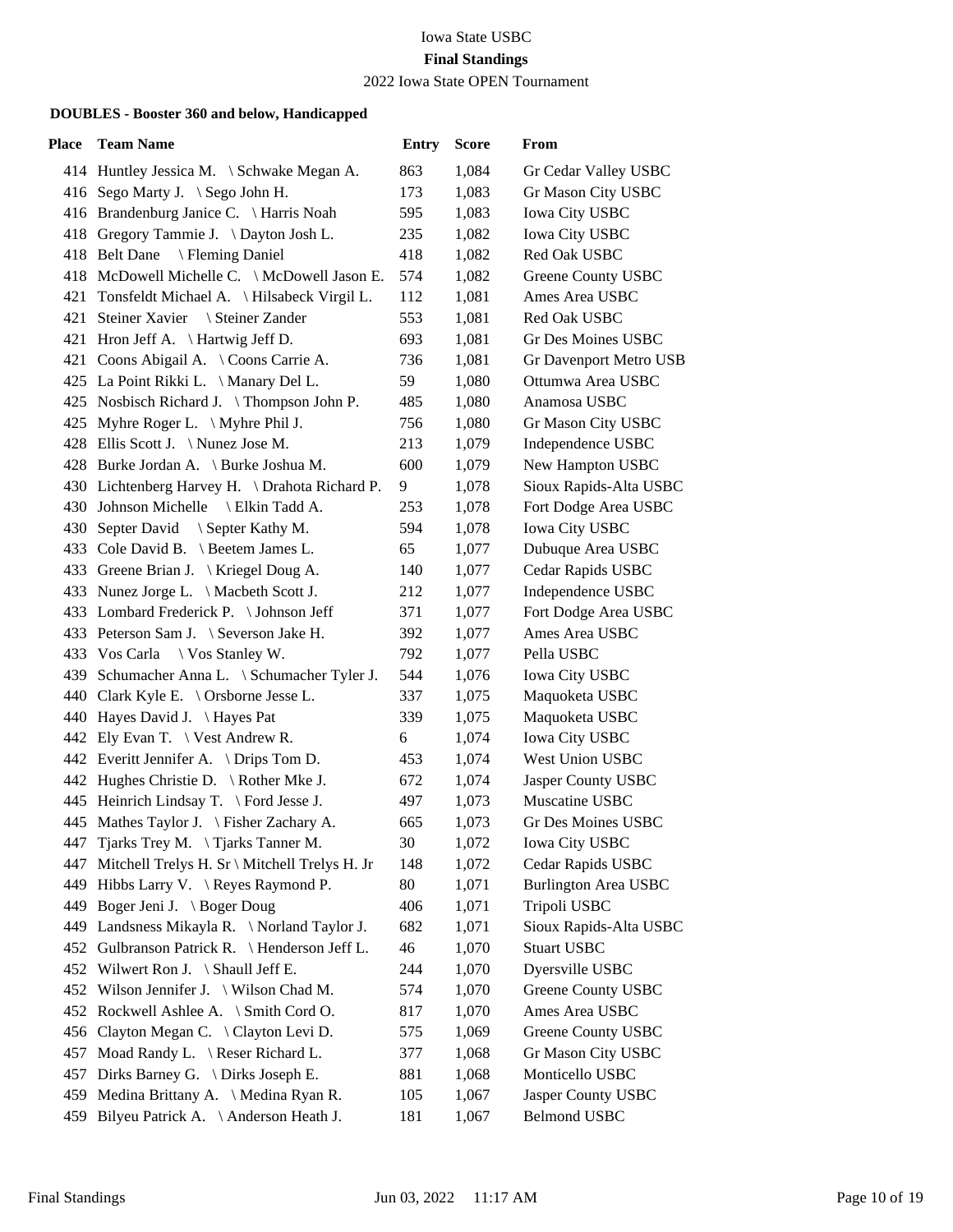2022 Iowa State OPEN Tournament

| <b>Place</b> | <b>Team Name</b>                            | <b>Entry</b> | <b>Score</b> | From                       |
|--------------|---------------------------------------------|--------------|--------------|----------------------------|
|              | 459 Garavalia John A. \Tye Jason N.         | 233          | 1,067        | <b>Atlantic USBC</b>       |
|              | 459 Tarr Kristi L. \Terrell Donald W.       | 808          | 1,067        | Oskaloosa USBC             |
|              | 463 Schade Scott M. \ Schade Brittney B.    | 150          | 1,066        | Cedar Rapids USBC          |
|              | 463 Kasper Dan L. \ Schuster Adam J.        | 247          | 1,066        | Dyersville USBC            |
|              | 463 Geselbracht Mark A. \ Burkle Jeff       | 250          | 1,066        | Dyersville USBC            |
|              | 463 McCuen Jule J. \ Cox Nickie             | 527          | 1,066        | Red Oak USBC               |
|              | 463 Krieger Andrew J. \ Mallicoat Jade J.   | 572          | 1,066        | Greene County USBC         |
|              | 463 Hicks M. Michelle \ Hicks Terry L.      | 664          | 1,066        | <b>Gr Des Moines USBC</b>  |
|              | 463 Brady Chris<br>\ Harms Keith A.         | 754          | 1,066        | Gr Mason City USBC         |
|              | 470 Smith Nikki<br>\ Smith Derick D.        | 98           | 1,065        | Gr Des Moines USBC         |
|              | 470 Reseland Peggy \ Schillinger William J. | 318          | 1,065        | Gr Des Moines USBC         |
|              | 470 McHawes Timothy S. \ Helleur Carson W.  | 802          | 1,065        | Oskaloosa USBC             |
|              | 473 Meyer Dale A. \ Nissen Stan D.          | 547          | 1,064        | Spencer USBC               |
|              | 473 Krieger Amanda N. \ Skoglund Abigail L. | 570          | 1,064        | Greene County USBC         |
|              | 473 Patterson Nancie L. \ Patterson Tony L. | 869          | 1,064        | Gr Cedar Valley USBC       |
|              | 476 Cash Jennifer L. \ Shaull Curtis A.     | 150          | 1,063        | Cedar Rapids USBC          |
|              | 476 Powell John C. \Powell Jeffrey A.       | 156          | 1,063        | Gr Des Moines USBC         |
|              | 476 Beck Diane L. \ Whaley Janelle          | 398          | 1,063        | Ames Area USBC             |
|              | 476 Moehr Jerry C. \ Richmond Jason R.      | 724          | 1,063        | <b>Clinton USBC</b>        |
|              | 476 White Joyce E. \ Will Jason E.          | 761          | 1,063        | Fort Dodge Area USBC       |
|              | 476 Wassom Janet L. \ Wassom Joel           | 830          | 1,063        | Sanborn USBC               |
|              | 482 Haze Shelly R. \ Vraspier Christine R.  | 28           | 1,062        | Iowa City USBC             |
|              | 482 Bruening Steve L. \ Durst Kim K.        | 585          | 1,062        | Guthrie County USBC        |
|              | 482 Svoboda Steven M. \ Wagner Brandon M.   | 823          | 1,062        | Cedar Rapids USBC          |
|              | 485 Possehl Mike<br>\ Griffin James C.      | 170          | 1,061        | Cedar Rapids USBC          |
|              | 485 Walker Kelsey C. \ Walker Kathie M.     | 316          | 1,061        | Gr Des Moines USBC         |
|              | 485 Adams Brian M. \Hagedorn Jeffrey L.     | 396          | 1,061        | Ames Area USBC             |
|              | 485 Folsom John \ Kullen Joe                | 438          | 1,061        | Oelwein USBC               |
|              | 485 Dittmer Randy \ LaTendresse Charles     | 687          | 1,061        | Grundy Center USBC         |
|              | 485 Leafgreen Christina J. \ Dau Austin S.  | 718          | 1,061        | Camanche USBC              |
|              | 491 Dieleman Norm L. \ Gaughan Tom G.       | 18           | 1,060        | Pella USBC                 |
|              | 491 Proffitt Logan<br>Beichley Lynn L.      | 42           | 1,060        | Marshalltown Area USBC     |
|              | 491 Shinogle Ronda R. \ Steinkamp Tasha J.  | 315          | 1,060        | Gr Des Moines USBC         |
| 491          | Wedebrand Brian L. \ Wedebrand Hunter A.    | 516          | 1,060        | Estherville USBC           |
| 491          | Larson Ryan<br>Herke Michael W.             | 519          | 1,060        | Estherville USBC           |
|              | 496 Schmuecker Cassie S. \ Kepler Tereni L. | 151          | 1,059        | Cedar Rapids USBC          |
|              | 496 Thomas Daniel L. \ Heffron Larry E.     | 507          | 1,059        | Appanoose/Davis County     |
|              | 496 Gilge Benjamin M. \Gilge Kenneth B.     | 589          | 1,059        | <b>Guthrie County USBC</b> |
| 499          | Wellman Bill \ Wellman Ben A.               | 89           | 1,058        | North Lee County USBC      |
|              | 499 Gregory Neva A. \ Gregory William V.    | 107          | 1,058        | Iowa City USBC             |
| 499          | Mc Donald James C. \ Gonzalez Tre           | 145          | 1,058        | Cedar Rapids USBC          |
| 499          | <b>Bauer Michael</b><br>Brungardt Joe T.    | 680          | 1,058        | Ida Grove USBC             |
| 499          | Mattern Dave B. \ Shuput Mark A. Mr         | 787          | 1,058        | Gr Des Moines USBC         |
|              | 504 Lorentzen Jesse L. \Adamson Caytlyn L.  | 616          | 1,057        | Greene County USBC         |
|              | 505 Reiland Andrew S. \Thayer Mark E.       | 177          | 1,056        | <b>Belmond USBC</b>        |
|              | 505 Feltes Adam C. \ Sherman Jeff S.        | 629          | 1,056        | Iowa City USBC             |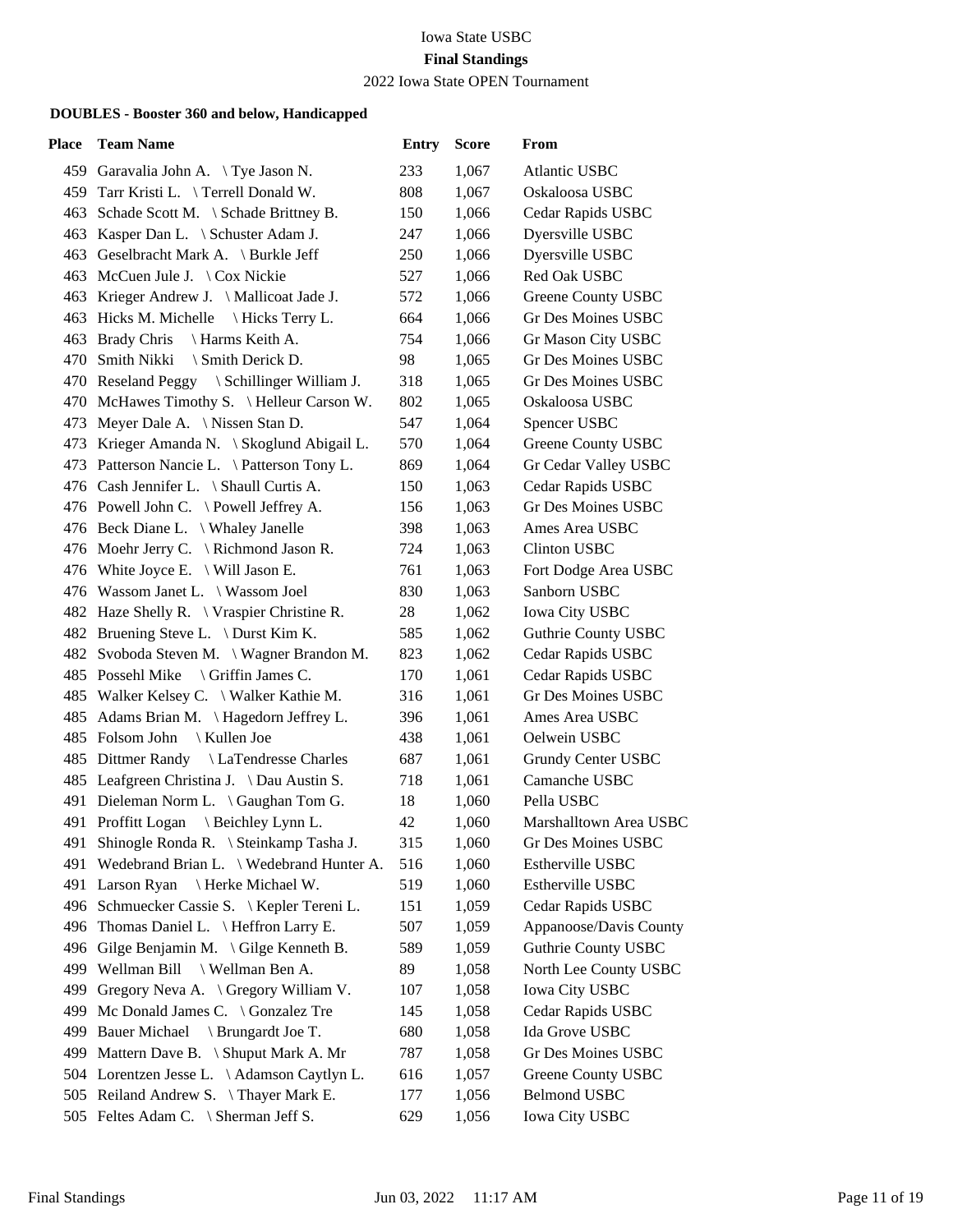2022 Iowa State OPEN Tournament

| Place | <b>Team Name</b>                                   | <b>Entry</b> | <b>Score</b> | From                        |
|-------|----------------------------------------------------|--------------|--------------|-----------------------------|
|       | 507 Wilcox Andrea L. \ Myers Ryan J.               | 36           | 1,055        | Jasper County USBC          |
|       | 507 Moss George E. \ Stanley Elizabeth C.          | 51           | 1,055        | Gr Des Moines USBC          |
| 507   | Hempstead Mark A. \ Black Andrew S.                | 433          | 1,055        | <b>West Delaware USBC</b>   |
|       | 507 Richards Brittani A. \ Jones Angie J.          | 574          | 1,055        | Greene County USBC          |
|       | 507 Nemmers Danny \ Graham Warren E.               | 790          | 1,055        | Anamosa USBC                |
|       | 512 Williams Cheyenne M. \ Wetterling Tanner W. 70 |              | 1,054        | Ottumwa Area USBC           |
|       | 512 Hemann Nicole M. \Hemann Cody A.               | 167          | 1,054        | <b>St Ansgar USBC</b>       |
|       | 512 Bartels Brandon<br>Koogler Michael E.          | 423          | 1,054        | <b>Iowa City USBC</b>       |
|       | 512 Kluesner Bill L. \ Kintzle Donald J.           | 431          | 1,054        | <b>West Delaware USBC</b>   |
|       | 512 Tollufsen Tammy \Newman Tyler J.               | 678          | 1,054        | Ida Grove USBC              |
|       | 517 Easton Kurt<br>\ Maynard Taylor                | 798          | 1,052        | De Witt USBC                |
|       | 518 Ryan Patrick G. \Pablonis John                 | 54           | 1,050        | Ottumwa Area USBC           |
|       | 518 Carley Robert J. \ Carley Ralph C.             | 738          | 1,050        | Dubuque Area USBC           |
|       | 518 Adams Cole \ Ruddy Kristy J.                   | 849          | 1,050        | Gr Cedar Valley USBC        |
|       | 521 Johnson Mike A. \ Brown Cory L.                | 175          | 1,049        | <b>Belmond USBC</b>         |
|       | 521 Greenwood Megan E. \ Sells Hayley R.           | 228          | 1,049        | Gr Des Moines USBC          |
|       | 521 Boge Matt L. \Topping Matthew D.               | 468          | 1,049        | Dubuque Area USBC           |
|       | 521 Oberbroeckling Chad D. \ Kohl Kenneth J.       | 520          | 1,049        | Dubuque Area USBC           |
|       | 521 Graplar Kelly \ Graplar Dereck R.              | 552          | 1,049        | Spencer USBC                |
|       | 521 Hoeft Shelby L. \ Usher Steve W.               | 800          | 1,049        | Forest City USBC            |
| 527   | Shipley Jim R. $\langle$ Bruggeman Josh            | 528          | 1,048        | Gr Mason City USBC          |
| 527   | Rahde Ron E. \ Eckroth Andrew                      | 543          | 1,048        | Iowa City USBC              |
|       | 529 Hartman Bruce E. Jr \ Samuel Noah              | 217          | 1,047        | <b>Burlington Area USBC</b> |
|       | 529 Knight Joshua \Abben-Goodwin Lori A.           | 739          | 1,047        | Cedar Rapids USBC           |
|       | 531 Beland Jeffrey R. \ Meitner Leland J.          | 166          | 1,046        | <b>St Ansgar USBC</b>       |
|       | 531 Bollman Dennis D. \ Funk Kelly R.              | 400          | 1,046        | Tripoli USBC                |
|       | 531 Pitts Ryan A. \ Aronson Bradley L.             | 681          | 1,046        | Sioux Rapids-Alta USBC      |
|       | 534 Heins Nattalee M. \ Pierce Dustin              | 403          | 1,044        | Tripoli USBC                |
|       | 534 Oetken Morgan E. \ Oetken Bailey M.            | 478          | 1,044        | <b>Creston USBC</b>         |
|       | 534 Hillyer Colden M. \ Gadbois Derek A.           | 484          | 1,044        | <b>Council Bluffs USBC</b>  |
|       | 534 Brunsman Chad M. \ Boots David R.              | 511          | 1,044        | Cedar Rapids USBC           |
|       | 534 Booge Todd M. \Illg Jason M.                   | 545          | 1,044        | Spencer USBC                |
|       | 534 Stevens Andy \ Graham Bruce A.                 | 691          | 1,044        | Ottumwa Area USBC           |
|       | 534 Heid Stephan A. Jr \ Dooley Ben L.             | 720          | 1,044        | Fort Dodge Area USBC        |
|       | 541 Boetje William J. \Oder Tyler J.               | 92           | 1,043        | Gr Des Moines USBC          |
|       | 541 Engelken Steve \ Funke Greg A.                 | 437          | 1,043        | West Delaware USBC          |
|       | 541 Pace Dayton N<br>\ White Steve J.              | 496          | 1,043        | Sigourney USBC              |
|       | 544 Palmer Micki D. \ Parker Linda R.              | 70           | 1,042        | Ottumwa Area USBC           |
| 544   | Kellogg Nickolas R. \ Mitchell Sarah A.            | 295          | 1,042        | Charles City USBC           |
|       | 544 Caldwell Colton<br>\ Ziegmann Marc A.          | 458          | 1,042        | West Union USBC             |
|       | 544 Hepperly Matt L. \ Hanson Troy D.              | 502          | 1,042        | Gr Mason City USBC          |
| 544   | Douglass Eric<br>Hansen Jordan J.                  | 720          | 1,042        | Fort Dodge Area USBC        |
| 544   | Smith Andrea I. $\setminus$ Kelly Ian M.           | 781          | 1,042        | Cedar Rapids USBC           |
|       | 550 Smith Larry J. \ Waltz Shane M.                | 715          | 1,041        | Gr Cedar Valley USBC        |
|       | 550 Countryman Travis M. \ Jarvis Brandon M.       | 808          | 1,041        | Oskaloosa USBC              |
|       | 552 Canny Bryan A. \ Elder Kourtney C.             | 71           | 1,040        | Ottumwa Area USBC           |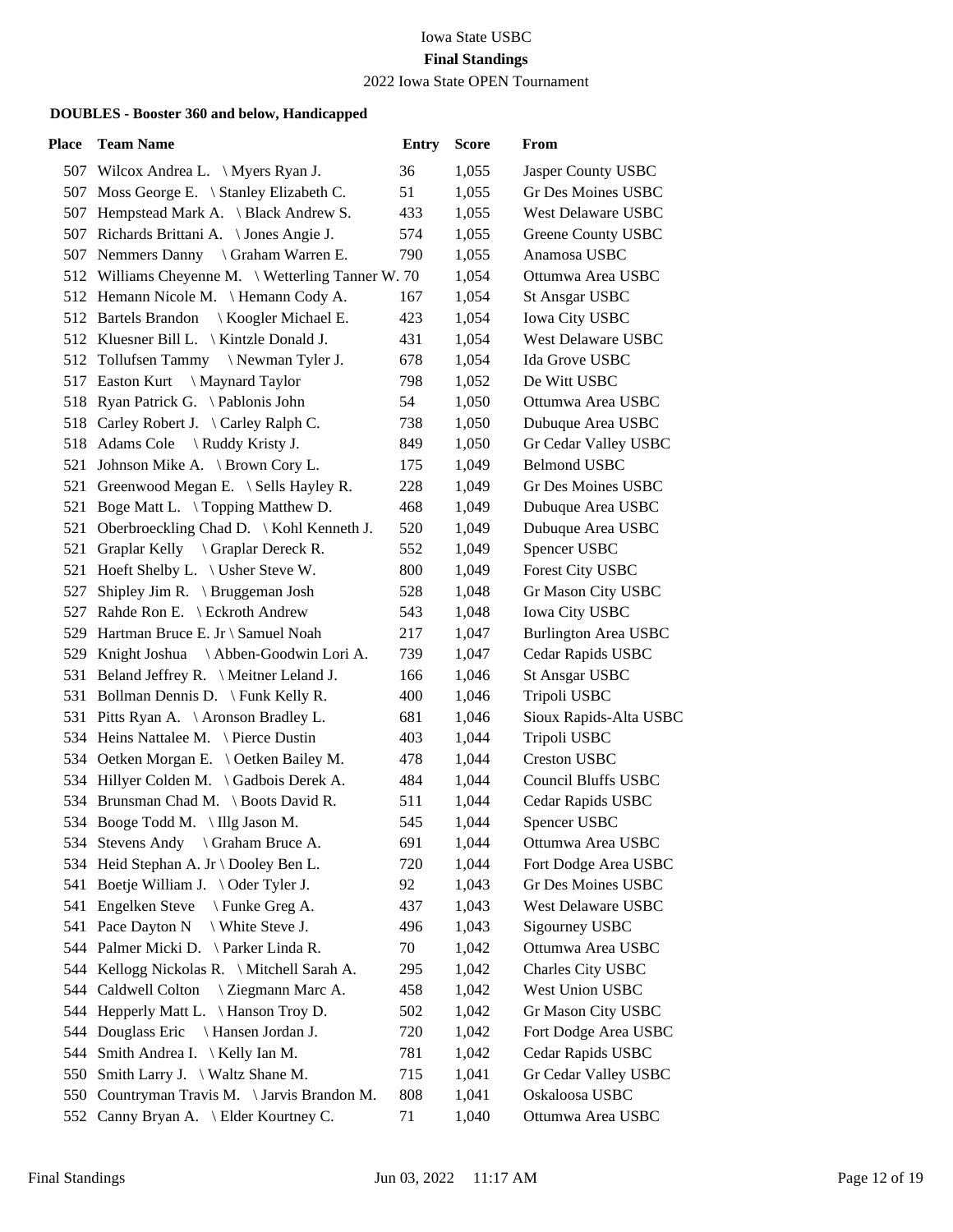2022 Iowa State OPEN Tournament

| Place | <b>Team Name</b>                                   | <b>Entry</b> | <b>Score</b> | From                        |
|-------|----------------------------------------------------|--------------|--------------|-----------------------------|
|       | 552 Tonderum Scott A. \ Brown Steven A.            | 100          | 1,040        | Greenfield USBC             |
|       | 552 Gryp Wes<br>Parker Todd W.                     | 142          | 1,040        | Cedar Rapids USBC           |
|       | 552 Frohardt Matt P. \ Berns Neil A.               | 483          | 1,040        | Gr Des Moines USBC          |
|       | 552 Brenizer Brian S. \ Backus Mark L.             | 530          | 1,040        | Gr Des Moines USBC          |
|       | 552 Barner Michael \ Klocke Jason D.               | 537          | 1,040        | Manning USBC                |
|       | 552 Newby Erin M. \ Fredrickson Jaime J.           | 799          | 1,040        | Forest City USBC            |
|       | 559 Rick Tim D. \ Gier Donald C.                   | 508          | 1,039        | Appanoose/Davis County      |
|       | 559 Anderson Jerry E. \ Robbins Rod A.             | 576          | 1,039        | <b>Greene County USBC</b>   |
|       | 561 Parkinson Kimberly J. \ Parkinson Ronald C.    | 78           | 1,038        | <b>Burlington Area USBC</b> |
|       | 561 Haukap Kreg \ Milder David A.                  | 304          | 1,038        | Muscatine USBC              |
| 561   | Livingood Craig $\setminus$ Rue Marc D.            | 457          | 1,038        | West Union USBC             |
|       | 561 Larson Rodney R. \ Kohrs Kevin D.              | 612          | 1,038        | West Union USBC             |
|       | 561 Renoux Tanner J. \Renoux Tucker J.             | 906          | 1,038        | <b>Iowa City USBC</b>       |
| 561   | Wymore Sarah E. \ Jarvis Trae D.                   | 809          | 1,038        | Oskaloosa USBC              |
| 567   | Christensen Lynn R. \ Stalker Thomas J.            | 121          | 1,037        | Gr Mason City USBC          |
|       | 567 Ferrell Jim H. \ Watson Mike R.                | 221          | 1,037        | <b>Burlington Area USBC</b> |
|       | 567 Collins Larry D. \Anderson Scott A. Jr         | 503          | 1,037        | Gr Mason City USBC          |
| 567   | Slings Joseph D. $\setminus$ Johnston Brevin D.    | 674          | 1,037        | Jasper County USBC          |
| 567   | Marriott Daniel J. \ Marriott David M.             | 731          | 1,037        | Gr Davenport Metro USB      |
|       | 572 Cockburn Jamie L. \ Cockburn Jim               | 101          | 1,036        | Greenfield USBC             |
|       | 572 Vaughn Jacob T. \Thyng Charles R.              | 124          | 1,036        | Ames Area USBC              |
|       | 572 Snitker Kirk D. \ David Jacob A.               | 344          | 1,036        | Waukon USBC                 |
|       | 572 Klapperich Jan F. \ Klapperich Paul A.         | 359          | 1,036        | Stacyville USBC             |
|       | 572 Owens J. Neil<br>Koloc Michael                 | 360          | 1,036        | Gr Des Moines USBC          |
|       | 572 Hise Jentry A. \ Kopaska Lisa                  | 588          | 1,036        | <b>Guthrie County USBC</b>  |
|       | 572 Cirillo Laura A. \ Rife Jennifer L.            | 593          | 1,036        | Iowa City USBC              |
|       | 579 Greenwood Joshua A. \ Greenwood Nicholas<br>А. | 228          | 1,035        | Gr Des Moines USBC          |
|       | 579 Fisher-Krug Jenny R. \ Holmes Ryan             | 550          | 1,035        | Spencer USBC                |
|       | 579 Gilge Nikki C. \ Gilge Julie A.                | 588          | 1,035        | <b>Guthrie County USBC</b>  |
|       | 579 Vick Daniel "Dan" R. \ Brandt Shaun M.         | 610          | 1,035        | Gr Davenport Metro USB      |
|       | 579 Santiago Lopez Elmer \ Hernandez Alejandro 728 |              | 1,035        | Gr Davenport Metro USB      |
|       | 579 Knighton Marcus Sr \ Robertson Kenneth         | 832          | 1,035        | Lenox USBC                  |
|       | 585 Mills Toi A. \ Moore Sean G.                   | 260          | 1,034        | Mt Pleasant USBC            |
|       | 586 Clubb Mark E. \ Clubb William J.               | 493          | 1,033        | Sigourney USBC              |
|       | 586 Mapes Chadd R. \ McKinney Brian W.             | 672          | 1,033        | Jasper County USBC          |
| 588   | Papesh Richard E. \ Snyder Alex M.                 | 146          | 1,032        | Cedar Rapids USBC           |
|       | 588 Forrest Shannon<br>Buck Jason M.               | 445          | 1,032        | Iowa City USBC              |
|       | 588 McLean Bobby L. \ Brown Aaron P.               | 535          | 1,032        | Manning USBC                |
|       | 591 Blum Chelsey D. \ Minger Sharon R.             | 487          | 1,031        | Anamosa USBC                |
|       | 592 Fleming John<br>\ Campbell Charles T.          | 13           | 1,030        | Gr Des Moines USBC          |
| 592   | Thompson John P. $\setminus$ Walter Andrew T.      | 111          | 1,030        | <b>Iowa City USBC</b>       |
|       | 592 Yeomans Arlene R. \Yeomans John T.             | 504          | 1,030        | Appanoose/Davis County      |
| 592.  | Schultz Tanner B. \Claussen Scott                  | 584          | 1,030        | Manning USBC                |
|       | 592 Keenan Sara L. \ Graves Justin D.              | 765          | 1,030        | Gr Des Moines USBC          |
|       | 592 Burke Lindsay R. \ Moore Kimberly A.           | 905          | 1,030        | Iowa City USBC              |
|       | 598 Thompson Jay A. \ Wessels John D.              | 21           | 1,029        | Gr Mason City USBC          |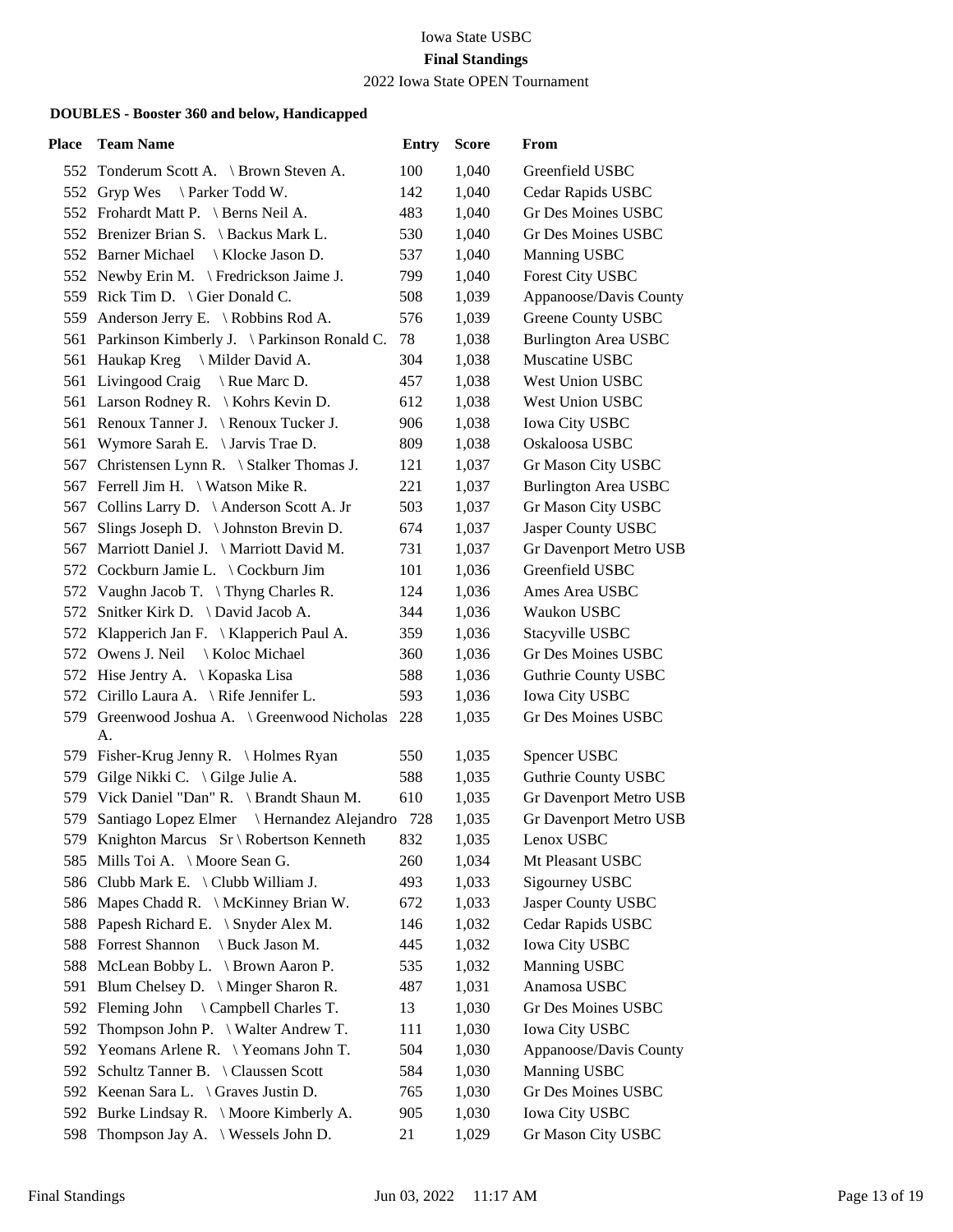2022 Iowa State OPEN Tournament

| Place | <b>Team Name</b>                                           | <b>Entry</b> | <b>Score</b> | From                       |
|-------|------------------------------------------------------------|--------------|--------------|----------------------------|
|       | 598 Schulz Shane A. \ Schulz Skylar N.                     | 184          | 1,029        | <b>Council Bluffs USBC</b> |
|       | 598 Mulholland Lynn \ Sealine Nicholas                     | 723          | 1,029        | Fort Dodge Area USBC       |
| 598   | Soy Christopher D. \ Soy Scott M.                          | 728          | 1,029        | Gr Davenport Metro USB     |
|       | 598 Brown Randy L. \ Fear Kent D.                          | 742          | 1,029        | Mt Pleasant USBC           |
| 603   | Kingery Eric S. $\{$ Thompson Dennis D.                    | 111          | 1,028        | <b>Iowa City USBC</b>      |
|       | 603 Wardlow Kirk B. \ Jones Chris A.                       | 504          | 1,028        | Appanoose/Davis County     |
|       | 603 Borkowski James A. \ Kendle Larry G.                   | 533          | 1,028        | Manning USBC               |
|       | 603 Belcher Adam J. \ Kramer John J.                       | 560          | 1,028        | Muscatine USBC             |
|       | 603 Hinders Scott L. \ Schulz Nick                         | 577          | 1,028        | Gr Mason City USBC         |
|       | 608 Hines Frank E. \ Kessler Blake D.                      | $\mathbf{1}$ | 1,027        | Gr Des Moines USBC         |
|       | 608 Kloser Larry J. \ Demmer Michael J.                    | 251          | 1,027        | Dyersville USBC            |
|       | 608 Cloos Philip J. \ Shanks Aaron M.                      | 482          | 1,027        | Gr Des Moines USBC         |
|       | 608 Weets Dale A. \ Buck Mark D.                           | 608          | 1,027        | Gr Davenport Metro USB     |
|       | 608 Sullivan Timothy M. \ Glover Jacob A.                  | 694          | 1,027        | Gr Des Moines USBC         |
|       | 613 Jones Sydney \Jones James                              | 39           | 1,026        | Red Oak USBC               |
|       | 613 Harrison Terry W. \Pote Ethan                          | 45           | 1,026        | <b>Stuart USBC</b>         |
|       | 613 Sherman Jon A. \ Sherman David                         | 143          | 1,026        | Cedar Rapids USBC          |
|       | 613 Engle Allison A. \ Swank Shane A.                      | 423          | 1,026        | <b>Iowa City USBC</b>      |
|       | 613 Seifert Debora J. \Maynard John R. Jr                  | 798          | 1,026        | De Witt USBC               |
|       | 618 Scott Craig A. Jr \ McCartney David F.                 | 311          | 1,025        | <b>Gr Des Moines USBC</b>  |
|       | 618 Halbach Paul A. \ Wagner Pete E.                       | 358          | 1,025        | Stacyville USBC            |
|       | 618 Lewis Larry \ Cummings Kelly                           | 442          | 1,025        | Oelwein USBC               |
|       | 618 Gronewold Jane A. \ Gronewold Galen<br>"Butch" A.      | 659          | 1,025        | Gr Des Moines USBC         |
|       | 622 Vega Mark W. \ Brantner Jerry L.                       | 122          | 1,024        | Gr Mason City USBC         |
|       | 623 Strothman Sue<br>\ Wellington Peggy                    | 261          | 1,022        | Mt Pleasant USBC           |
|       | 623 Helmerson Kyle B. \ Burgus Justin A.                   | 266          | 1,022        | Mt Pleasant USBC           |
|       | 623 McSweeney Samantha J. \ Schwering Derek<br>А.          | 509          | 1,022        | Appanoose/Davis County     |
|       | 623 Perez Jason C. \ Gold Justin L.                        | 750          | 1,022        | Muscatine USBC             |
|       | 627 Chanley Breanne C. \ Sutliff Larry L.                  | 128          | 1,021        | <b>Gr Siouxland USBC</b>   |
|       | 627 Sommerfelt Dustin L. \ Sommerfelt Jordan T. 401        |              | 1,021        | Gr Mason City USBC         |
|       | 627 Foster Tanda R. \ Merfeld Brad J.                      | 882          | 1,021        | Monticello USBC            |
|       | 627 Colvin Janna D. \ Norwood Bradley J.                   | 825          | 1,021        | <b>Boone County USBC</b>   |
|       | 631 Welch Richard E. \ Gordon Danny L.                     | 186          | 1,020        | Gr Des Moines USBC         |
|       | 631 Farrington-Howrey Vicky J. \ Sworthout Craig 264<br>А. |              | 1,020        | Mt Pleasant USBC           |
|       | 631 Zerr Kimberly D. \ Mrozek Tiffanie                     | 488          | 1,020        | Cedar Rapids USBC          |
| 631   | Zamago Ray \ Lindemoen Erik M.                             | 658          | 1,020        | <b>Gr Des Moines USBC</b>  |
|       | 635 Henderson Amy J. \ Nosbisch Krystal R.                 | 487          | 1,018        | Anamosa USBC               |
|       | 635 Ford Joshua P. \ Wulf Joseph E.                        | 615          | 1,018        | Greene County USBC         |
|       | 637 Wilson David J. \ Kuhse Adam J.                        | 197          | 1,017        | Independence USBC          |
| 637   | Foreman John V. \ Begalske Arlin A.                        | 459          | 1,017        | West Union USBC            |
|       | 639 Rittel Daniel F. \ Renslow Sean B.                     | 46           | 1,016        | <b>Stuart USBC</b>         |
| 639   | Evans Bradley J. \ Worrall Scott A.                        | 235          | 1,016        | <b>Iowa City USBC</b>      |
| 639   | Schwarting Denise \ Griffith Gina R.                       | 449          | 1,016        | Iowa City USB              |
| 639   | Jensen Trey M. \ Myers Gayla C.                            | 770          | 1,016        | Anamosa USBC               |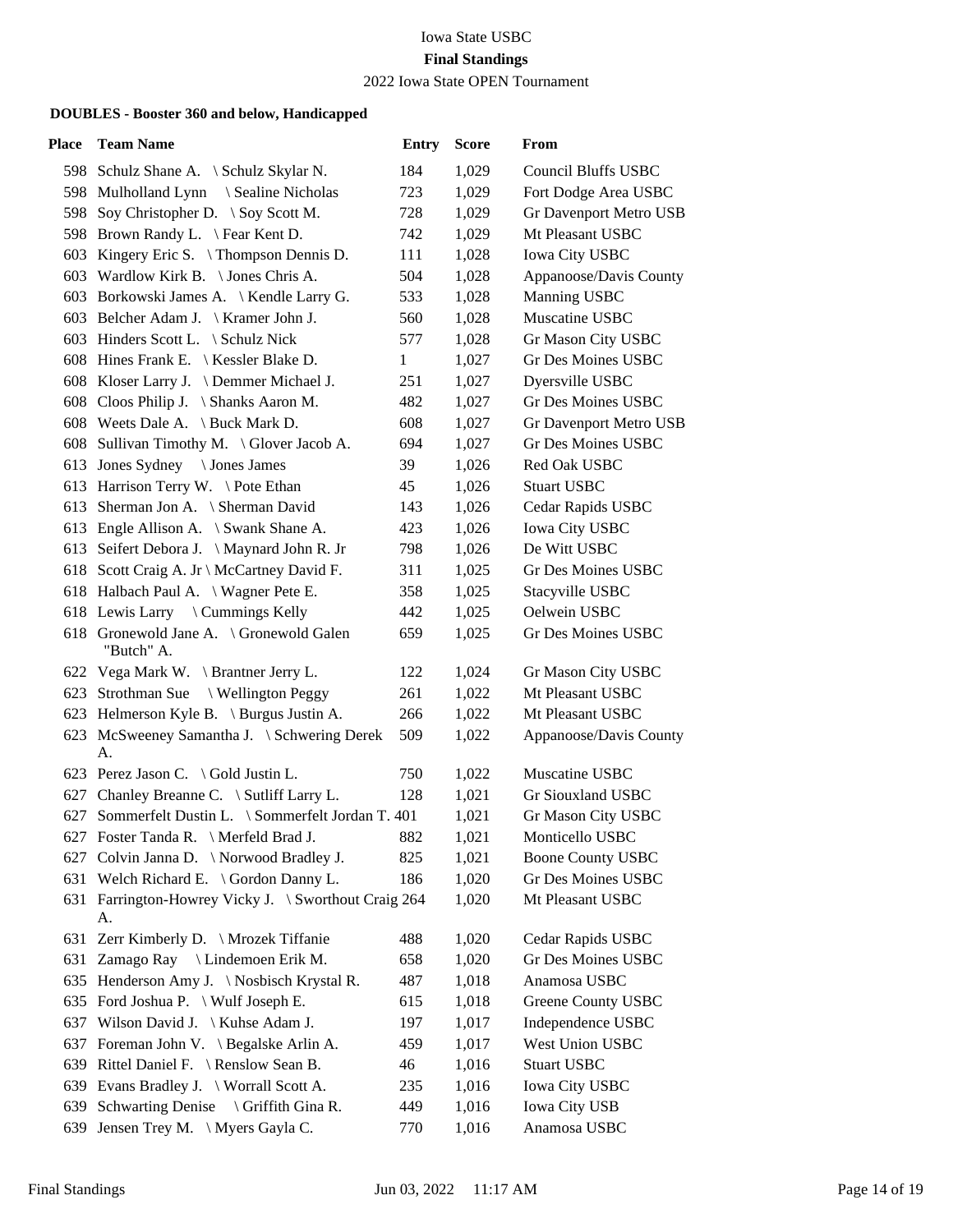2022 Iowa State OPEN Tournament

| Place | <b>Team Name</b>                                       | <b>Entry</b> | <b>Score</b> | From                       |
|-------|--------------------------------------------------------|--------------|--------------|----------------------------|
|       | 643 Weems Cindy A. \Wunsch Sue E.                      | 115          | 1,015        | Gr Des Moines USBC         |
|       | 643 Bates Stephanie M. \ Bates Brian J.                | 364          | 1,015        | Gr Des Moines USBC         |
|       | 643 Merrifield Josh J. \ Meyer David J.                | 510          | 1,015        | Cedar Rapids USBC          |
|       | 643 Henningsen Jill R. \ Dorenkamp Jamie L.            | 682          | 1,015        | Sioux Rapids-Alta USBC     |
|       | 647 Mensing Dennis D. \ Robinson Randal L.             | 3            | 1,014        | Ames Area USBC             |
| 647   | Stevens Thomas R. \ Lentz Lonny F.                     | 236          | 1,014        | <b>Iowa City USBC</b>      |
|       | 647 Britt Butch E. \ Willadsen Todd P.                 | 602          | 1,014        | New Hampton USBC           |
|       | 647 Hosler Kyle C. \ Renes Shelley R.                  | 661          | 1,014        | <b>Gr Des Moines USBC</b>  |
|       | 651 Eggink Larry G. \Thill Dan R.                      | 18           | 1,013        | Pella USBC                 |
|       | 651 Farrell Richard P. \ Good Jim                      | 338          | 1,013        | Maquoketa USBC             |
|       | 653 Brinkmeyer Wade J. \ Brinkmeyer Robert J.          | 816          | 1,012        | Eldora USBC                |
|       | 654 Springmier Erik L. \Havlik Logan F.                | 599          | 1,011        | New Hampton USBC           |
|       | 654 Michels Robby D. \ Grobstick Stewart               | 763          | 1,011        | <b>Bellevue USBC</b>       |
|       | 656 Blake Dennis W. \ Leraaen Scott A.                 | 171          | 1,010        | <b>St Ansgar USBC</b>      |
|       | 656 Hull Megan L. \ Rook Alisha                        | 283          | 1,010        | Appanoose/Davis County     |
|       | 656 Berkhoudt Russ J. \ Kurriger Brian R.              | 561          | 1,010        | Muscatine USBC             |
|       | 659 Henry Jaden \ Brayton Chad M.                      | 69           | 1,009        | Fort Dodge Area USBC       |
|       | 659 Richmond Jason<br>\ Ralph James D.                 | 87           | 1,009        | North Lee County USBC      |
|       | 659 Rosenberg Zach L. \ Flugge Andy D.                 | 165          | 1,009        | <b>St Ansgar USBC</b>      |
|       | 659 Cable-Larson Hannah C. \ Wheeler Scott A.          | 420          | 1,009        | Cedar Rapids USBC          |
|       | 659 Gorman Shannon \ Lawrence Kris J.                  | 488          | 1,009        | Cedar Rapids USBC          |
|       | 659 Black Gary L. \Trampel Ryan D.                     | 634          | 1,009        | <b>Gr Des Moines USBC</b>  |
| 659   | Chapman James M. \Chapman Brandon                      | 658          | 1,009        | Gr Des Moines USBC         |
|       | 666 Ealy Kevin R. \Godsey Lisa L.                      | 139          | 1,008        | Cedar Rapids USBC          |
|       | 666 Dausel Kylee M. \ Renze Maggie                     | 676          | 1,008        | Ida Grove USBC             |
|       | 668 Donovan Matthew W. \Nelson Rickey J.               | 47           | 1,007        | <b>Stuart USBC</b>         |
|       | 668 Blaisdell Sherry A. \ Blaisdell Larry D.           | 361          | 1,007        | <b>Gr Des Moines USBC</b>  |
|       | 668 Van Pilsum Shirley \ Kellogg Phyllis J.            | 364          | 1,007        | <b>Gr Des Moines USBC</b>  |
|       | 668 Murphy Marlys J. \ Murphy Dennis P.                | 582          | 1,007        | Anamosa USBC               |
|       | 668 Harwood Stacy A. \ Long Rachel                     | 586          | 1,007        | <b>Guthrie County USBC</b> |
| 673   | Kirkpatrick Gary R. \ Lombardi Duane M.                | 826          | 1,006        | <b>Boone County USBC</b>   |
|       | 674 Hoisington Allan D. \ Blaisdell Tyler D.           | 232          | 1,005        | <b>Boone County USBC</b>   |
|       | 674 Howrey William \Thomas Myra D.                     | 258          | 1,005        | Mt Pleasant USBC           |
| 674   | Shinn Alexis D. \ Stanton Denise J.                    | 362          | 1,005        | <b>Gr Des Moines USBC</b>  |
|       | 674 Williams Kim R. \ Hansen Elizabeth A.              | 550          | 1,005        | Spencer USBC               |
|       | 678 Hendrickson Mercedes A. \Hendrickson<br>Qwinten C. | 98           | 1,004        | Gr Des Moines USBC         |
|       | 678 Kremer Daniel G. \Pruett Tom C.                    | 354          | 1,004        | Camanche USBC              |
|       | 678 Michener Brian \ Olson Felicia                     | 683          | 1,004        | Fort Dodge Area USBC       |
| 681   | Cohrs Dan M. \ Barnes Deborah A.                       | 162          | 1,003        | <b>Council Bluffs USBC</b> |
| 681   | Thompson David M. \Hedden Aerol                        | 181          | 1,003        | <b>Belmond USBC</b>        |
| 681   | Michel Jason C. \ Locke Durell T.                      | 610          | 1,003        | Gr Davenport Metro USB     |
| 681   | Vander Heiden Gary L. \ Dubois Chelsea D.              | 903          | 1,003        | Pella USBC                 |
| 685   | Gregory Roger L. \Thompson Gary L.                     | 106          | 1,002        | <b>Iowa City USBC</b>      |
| 685   | Smith Ronald C. \ Davis Larry L.                       | 275          | 1,002        | Corydon USBC               |
|       | 685 Lee Shelby \ Armstrong Jennie E.                   | 361          | 1,002        | Gr Des Moines USBC         |
|       | 685 Frye Steven G. \ Freyermuth Lane O.                | 558          | 1,002        | Muscatine USBC             |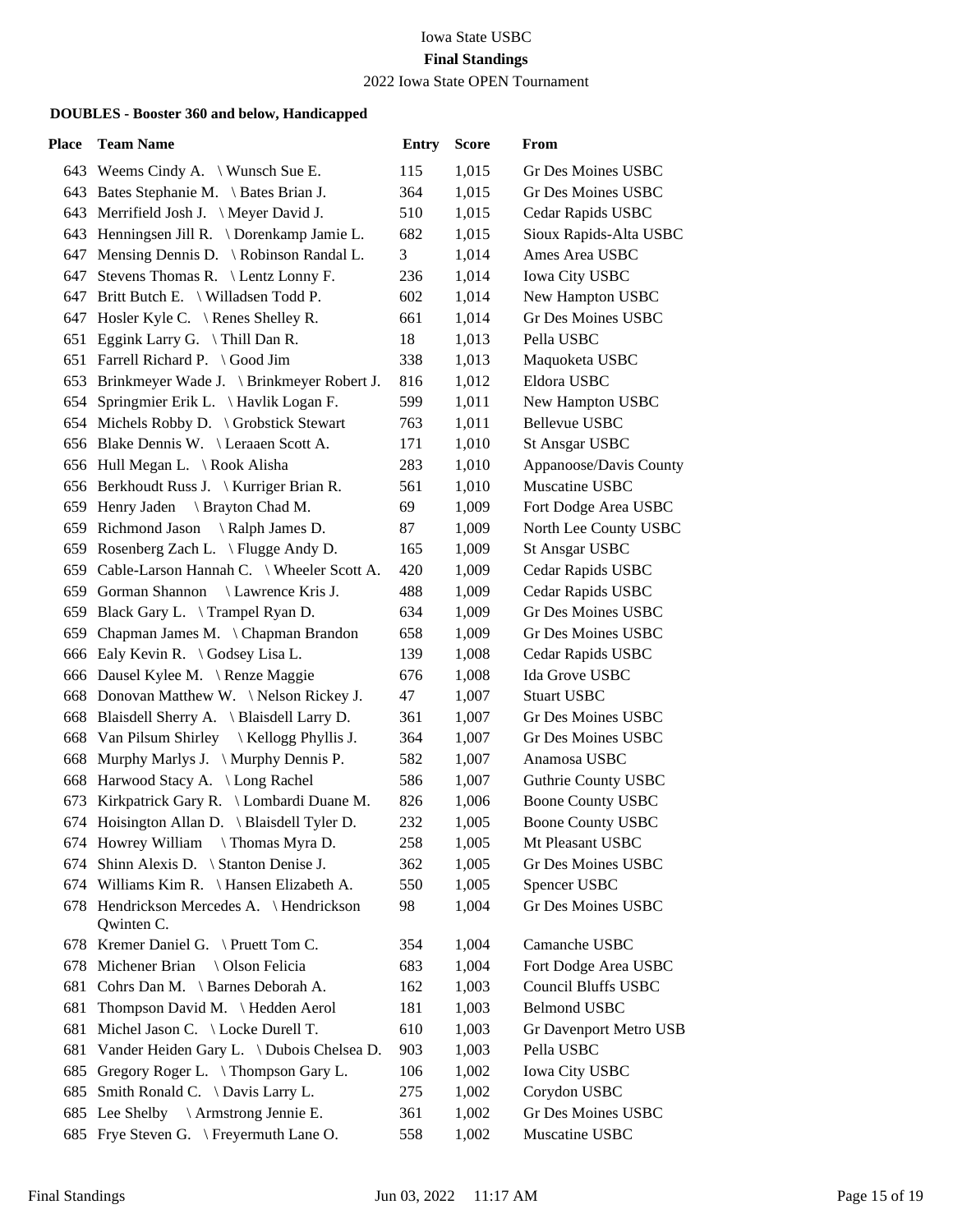2022 Iowa State OPEN Tournament

| Place | <b>Team Name</b>                               | <b>Entry</b> | <b>Score</b> | From                      |
|-------|------------------------------------------------|--------------|--------------|---------------------------|
|       | 689 Greiner Brandy J. \Thompson Greg           | 392          | 1,001        | Ames Area USBC            |
|       | 689 Keltner Angie D. \ Jones Jenny M.          | 397          | 1,001        | Ames Area USBC            |
|       | 689 Zirtzman Ray F. \Nefzger Jeffrey F.        | 430          | 1,001        | <b>West Delaware USBC</b> |
|       | 689 Arndorfer Michael J.   Katschke Donald J.  | 578          | 1,001        | Gr Mason City USBC        |
|       | 693 Karaba Erik S. \Timmerman Dale             | 181          | 1,000        | <b>Belmond USBC</b>       |
|       | 693 Maiers Larry G. \ Elsinger Steve A.        | 250          | 1,000        | Dyersville USBC           |
|       | 693 Hoeger Terry J. \ Hillers Robert R.        | 250          | 1,000        | Dyersville USBC           |
|       | 693 Street Sara L. \ Goodmanson Kim K.         | 398          | 1,000        | Ames Area USBC            |
|       | 693 Logel Karlyn S. \ Morgan Michelle A.       | 559          | 1,000        | Muscatine USBC            |
|       | 693 Schroeder Isaac D. \ Morgan Nick J.        | 560          | 1,000        | Muscatine USBC            |
|       | 693 Watson Sarah L. \ Polman Crystal R.        | 751          | 1,000        | Muscatine USBC            |
|       | 700 Kohles Joe L. \ Slaven Stanley A.          | 8            | 999          | Harlan USBC               |
|       | 700 Kinnan James A. \ Epstein Keith R.         | 693          | 999          | Gr Des Moines USBC        |
|       | 702 Gibson Jessica \ Edwards Shannon           | 241          | 998          | De Witt USBC              |
|       | 702 Warrington John D. \ Hackenmiller Lucas A. | 357          | 998          | Stacyville USBC           |
|       | 702 Tyrrel Sheri L. \ Rubel Monte A.           | 535          | 998          | Manning USBC              |
|       | 705 Olson Jim \ Hawkins Alan J.                | 320          | 997          | <b>Iowa City USBC</b>     |
|       | 705 Briner Mike E. \ Briner Cindy              | 479          | 997          | <b>Creston USBC</b>       |
|       | 705 Kluesner Mark J. \ Kremer Mike D.          | 637          | 997          | Cedar Rapids USBC         |
|       | 705 Kohl Julie K. \ Birch Sandy J.             | 904          | 997          | Dubuque Area USBC         |
|       | 705 Oltmanns Shannon R. \ Bard Josh S.         | 771          | 997          | Anamosa USBC              |
|       | 710 Neal Mindy L. \ Robinson Jerry L.          | 296          | 996          | Cedar Rapids USBC         |
|       | 710 Maloy Bret \ Stevens Adam                  | 691          | 996          | Ottumwa Area USBC         |
|       | 712 Schaer Donnie L. \ Spies Litisha E.        | 453          | 995          | West Union USBC           |
|       | 712 Heid Miranda \ Helton Alexander D.         | 721          | 995          | Fort Dodge Area USBC      |
|       | 712 Kutsch Vincent J. \ Edwards Steve K.       | 837          | 995          | Dubuque Area USBC         |
|       | 715 Bush Darin<br>\ Warnke Robert L.           | 226          | 994          | Sumner USBC               |
|       | 715 Waddell Dixie L. \ Boucher David G.        | 230          | 994          | <b>Gr Des Moines USBC</b> |
|       | 715 Streit Billy L. \ Kopf John W.             | 296          | 994          | Cedar Rapids USBC         |
|       | 718 Lockhart Aaron V. \Robinson Kenneth J.     | 3            | 993          | Ames Area USBC            |
|       | 719 Everman Blaine W. \ Steffans Cody L.       | 455          | 992          | <b>West Union USBC</b>    |
|       | 719 Tempel Sara L. \ Bachman Amy K.            | 570          | 992          | Greene County USBC        |
|       | 721 Shotts Jason<br>\ Shotts Seth E.           | 59           | 991          | Ottumwa Area USBC         |
| 721   | Schmidt Leonard M. \ Summers Carl T.           | 522          | 991          | Independence USBC         |
| 723   | Groen John<br>\ Miller Cory D.                 | 378          | 990          | Gr Mason City USBC        |
|       | 723 Larsen Jimmy L. \ Maley Steve J.           | 605          | 990          | New Hampton USBC          |
|       | 725 Kohles Terry D. \ Stein Kenneth P.         | 8            | 989          | Harlan USBC               |
| 725   | Mayer Casey A. \ Mayer Terry G.                | 168          | 989          | <b>St Ansgar USBC</b>     |
| 725   | Shanks Wesley E. \ Horton Andy W.              | 274          | 989          | Corydon USBC              |
| 725   | Rhine David B. \ Rhine Tammy L.                | 479          | 989          | <b>Creston USBC</b>       |
| 725   | Schroeder Sonny F. \ Murphy Patrick J.         | 689          | 989          | Ottumwa Area USBC         |
| 730   | Bishop Don E. \ Knee Tiffany R.                | 752          | 988          | Muscatine USBC            |
| 731   | Witham Richard S. \ Holtan Rod W.              | 581          | 987          | Humboldt Iowa USBC        |
|       | 731 Hinrichs Jay N. \ Luensman Jeff T.         | 776          | 987          | Monticello USBC           |
|       | 733 North Robert D. Sr \ Kolpin Rick D.        | 9            | 986          | Sioux Rapids-Alta USBC    |
|       | 734 McLaughlin Garl \ Clark Gerald L.          | 29           | 985          | <b>Iowa City USBC</b>     |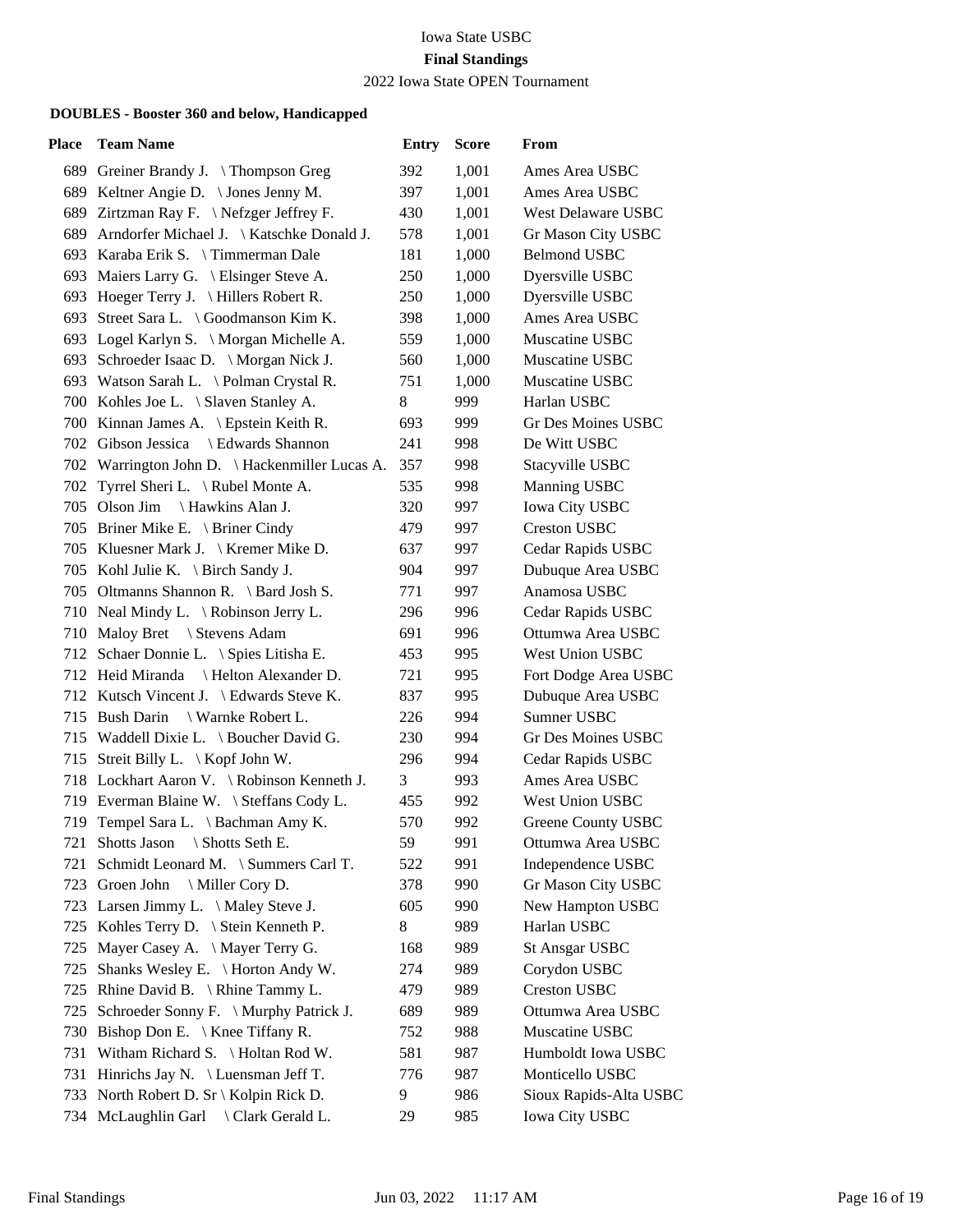2022 Iowa State OPEN Tournament

| Place | <b>Team Name</b>                                 | <b>Entry</b> | <b>Score</b> | From                        |
|-------|--------------------------------------------------|--------------|--------------|-----------------------------|
|       | 734 Sedlock Allyson M. \Annis Tyler J.           | 35           | 985          | Jasper County USBC          |
|       | 734 Reinhardt Timothy K. \ Haynes Mark A.        | 215          | 985          | <b>Burlington Area USBC</b> |
|       | 734 Williams Glen \ Williams Anthony R.          | 358          | 985          | Stacyville USBC             |
|       | 734 Molitor Nick B. \ Renard Shaun P.            | 613          | 985          | Jasper County USBC          |
|       | 734 Deich Kyle R. \ Hansell Richard A.           | 655          | 985          | Gr Des Moines USBC          |
|       | 740 Carlson Jonathan C. \ Mattes Timothy E.      | 30           | 984          | <b>Iowa City USBC</b>       |
|       | 740 Foxen Tony \ Engler Michael J.               | 244          | 984          | Dyersville USBC             |
|       | 740 Kress Travis D. \Cole Brad                   | 698          | 984          | Independence USBC           |
|       | 743 Phillips Kelly L. \ Fineran Patrick D.       | 538          | 983          | Manning USBC                |
|       | 743 Long David A. \ Long Gary A.                 | 586          | 983          | Guthrie County USBC         |
|       | 745 Poortinga Gene A. \ Blunck Rodney L.         | 43           | 982          | Pella USBC                  |
|       | 745 Niaves Amber N. \ Ribbink Mya A.             | 894          | 982          | Muscatine USBC              |
|       | 747 Hemann John A. \Powers Meghan L.             | 167          | 981          | <b>St Ansgar USBC</b>       |
|       | 747 Bean Larry \ Gipple Sam                      | 298          | 981          | Cedar Rapids USBC           |
|       | 749 Origer Sarah \ Case Terry L. Jr              | 129          | 980          | Gr Siouxland USBC           |
|       | 749 Bromell Charlin<br>\ Hartman Keri J.         | 217          | 980          | <b>Burlington Area USBC</b> |
|       | 749 Mayer Russell \ Mayer Kevin R.               | 427          | 980          | Osage USBC                  |
|       | 749 Pace April L. \Tabor Shawna R.               | 752          | 980          | Muscatine USBC              |
|       | 753 Lockhart Tonya M. \Hawkins Keith L.          | 2            | 979          | Ames Area USBC              |
|       | 753 Cole John C. \ Fournier Michael D.           | 176          | 979          | <b>Belmond USBC</b>         |
|       | 753 Kluesner Anthony J. \ Kramer Dalton A.       | 385          | 979          | Dubuque Area USBC           |
|       | 753 Simon Kevin M. \Ludwig Josh                  | 482          | 979          | Gr Des Moines USBC          |
|       | 753 Younker Robert L. \ Sindelar Gary E.         | 646          | 979          | Eldora USBC                 |
|       | 753 Topp Nathan M. \Allen Charles M.             | 816          | 979          | Eldora USBC                 |
|       | 759 Roederer Deborah S. \ Sizemore Mendy J.      | 263          | 978          | Mt Pleasant USBC            |
|       | 759 Foster Tom A. \ Smmons Joshua D.             | 313          | 978          | Gr Des Moines USBC          |
|       | 759 Bruns Alisia A. \ Erickson Donna K.          | 799          | 978          | Forest City USBC            |
|       | 762 Robinson Debra S. \ Boege Maggie L.          | 2            | 977          | Ames Area USBC              |
|       | 762 Parker Kirk D. \ Watson Thomas J.            | 308          | 977          | Gr Des Moines USBC          |
|       | 762 Smith Wayne D. \ Johnson Nate M.             | 531          | 977          | Gr Des Moines USBC          |
|       | 765 Soukup Nate E. \ Soukup Chad E.              | 300          | 976          | Cedar Rapids USBC           |
|       | 765 Tabor Thomas W. \Truitt Bryan                | 752          | 976          | Muscatine USBC              |
|       | 767 Scott Terry J. \ Dickson Shelly C.           | 360          | 975          | Gr Des Moines USBC          |
| 767   | Hamdorf Karla K. \ Matt Benjamin A.              | 743          | 975          | Cedar Rapids USBC           |
| 769   | Knudson Gerry R. $\{ Henry Thomas L.$            | 254          | 974          | Fort Dodge Area USBC        |
|       | 769 Horning Shane D. \ Blackwell Garrett J.      | 758          | 974          | Cedar Rapids USBC           |
| 771   | VanDeBerg Dave<br>\ Sommerfelt Loren             | 402          | 973          | Tripoli USBC                |
| 772   | Oberbroeckling Patrick J. \ Wessels Tyler J.     | 248          | 972          | Dyersville USBC             |
| 772   | Klindworth Ralph O. $\setminus$ Sindelar Gary E. | 747          | 972          | <b>Gr Des Moines USBC</b>   |
|       | 774 Gogel Gregg P. \ Long Bryce A.               | 193          | 971          | Cedar Rapids USBC           |
| 774   | Thompson Cliff R. $\{Harrington\}$ Jillian       | 585          | 971          | <b>Guthrie County USBC</b>  |
| 774   | Folken Joseph M. \ Meyer Dennis E.               | 880          | 971          | Monticello USBC             |
| 777   | Crowe Richard K. \ Crowe Gail C.                 | 55           | 970          | Ottumwa Area USBC           |
|       | 777 Lockwood Jerry Jr \ Lockwood Jerry R.        | 177          | 970          | <b>Belmond USBC</b>         |
| 777   | Kern Shelly<br>\ Mears Crystal N.                | 318          | 970          | Gr Des Moines USBC          |
| 777   | Scherff Jesse<br>\ Scherff Corey D.              | 721          | 970          | Fort Dodge Area USBC        |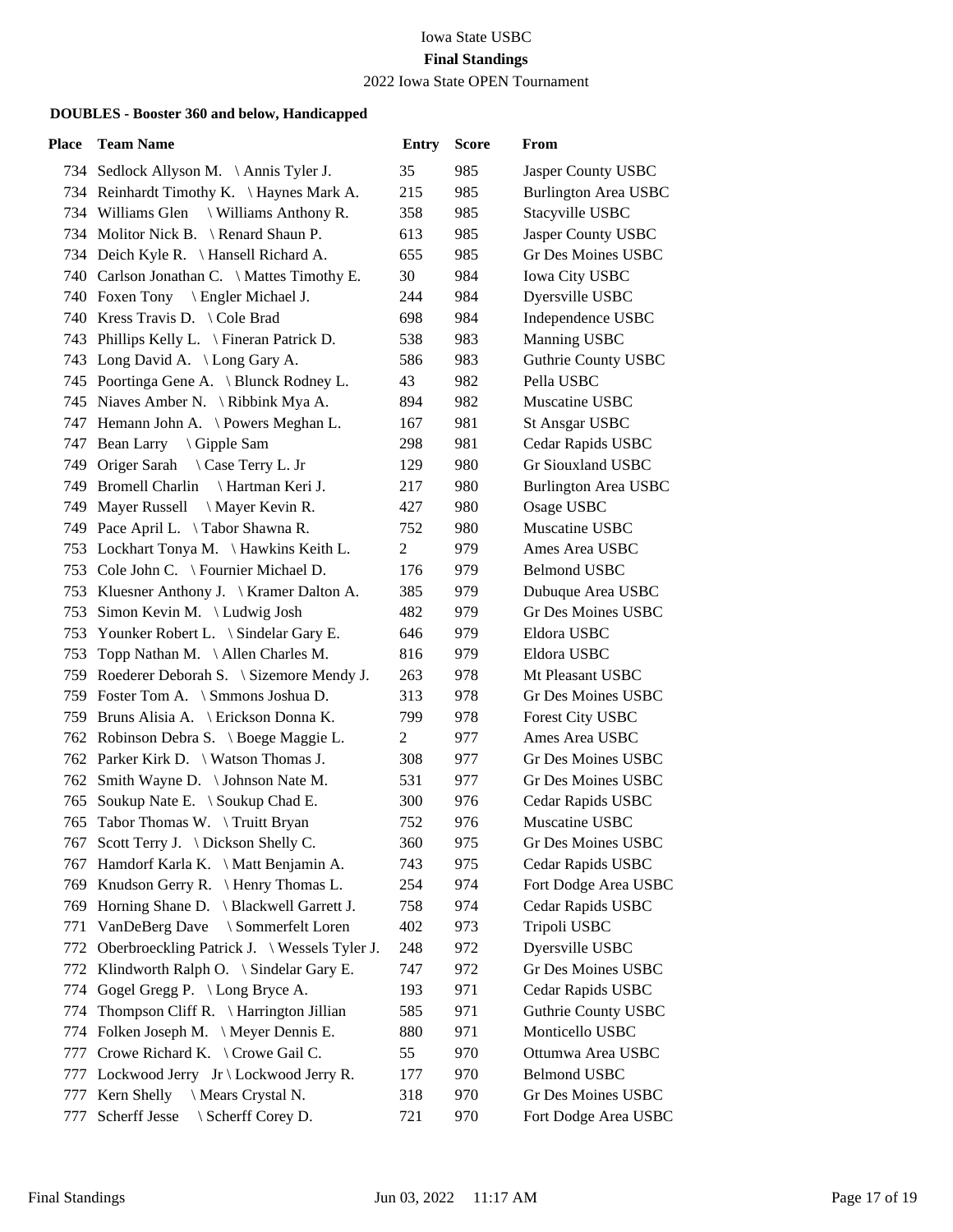2022 Iowa State OPEN Tournament

| Place | <b>Team Name</b>                               | <b>Entry</b> | <b>Score</b> | From                        |
|-------|------------------------------------------------|--------------|--------------|-----------------------------|
|       | 777 Sexton Mark D. \ Fulton Michael A.         | 414          | 970          | Gr Davenport Metro USB      |
| 777   | Playle Brian L. \Tarr Jason W.                 | 808          | 970          | Oskaloosa USBC              |
|       | 783 Kotz Ken G.   Klaren Mark F.               | 245          | 969          | Dyersville USBC             |
|       | 783 Stanton Brenton E. Sr \ Reyes Marco        | 362          | 969          | Gr Des Moines USBC          |
|       | 785 Ladurini David O. \ Van Pilsum Keith R.    | 364          | 967          | Gr Des Moines USBC          |
|       | 786 Gibson Justin G. \ Preston Paul L.         | 622          | 966          | Gr Des Moines USBC          |
|       | 787 Robbins Sara A. \ Kaufman Nancy K.         | 570          | 965          | Greene County USBC          |
|       | 787 Crampton Randy \ Sanders Tyler D.          | 675          | 965          | Ida Grove USBC              |
|       | 789 Zumbach Jim \ Stocks Jacob J.              | 431          | 964          | West Delaware USBC          |
|       | 789 Will James F. \ Henry Beau N.              | 452          | 964          | West Union USBC             |
|       | 791 Boyter Robbie A. \Taylor Jeremy A.         | 505          | 963          | Appanoose/Davis County      |
|       | 791 Maness Diane M. \ Monthei Rich D.          | 590          | 963          | <b>Guthrie County USBC</b>  |
|       | 793 McClellan Jennifer \ McClellan Lucas A.    | 550          | 962          | Spencer USBC                |
|       | 793 Westhoff Matt J. \ Kramer Kevin J.         | 783          | 962          | Dubuque Area USBC           |
|       | 795 Rutherford Wyatt<br>\ Schreiber Brandon J. | 589          | 961          | <b>Guthrie County USBC</b>  |
|       | 796 Lindauer Marty J. \ Reuter Michael A.      | 774          | 960          | Monticello USBC             |
|       | 797 Sondag Jerome F. \ Sondag Joseph P.        | 8            | 959          | Harlan USBC                 |
|       | 797 Caryl William D. \ Shannon Kaitlyn D.      | 220          | 959          | <b>Burlington Area USBC</b> |
|       | 799 Medinger Brian A. \ Medinger Mark A.       | 598          | 957          | <b>Bellevue USBC</b>        |
|       | 800 Robeson Dave \ Koonce Craig                | 302          | 956          | Grundy Center USBC          |
|       | 800 Rodekamp Rob D. \ Tichler Colin S.         | 827          | 956          | Camanche USBC               |
|       | 802 Groom Amy E. \ Kopf Preston                | 429          | 955          | Grundy Center USBC          |
|       | 802 Swenka Jobyna J. \ Miller Jillian L.       | 454          | 955          | <b>West Union USBC</b>      |
|       | 802 Reuter Betty A. \ Richmond Tracy E.        | 847          | 955          | Gr Cedar Valley USBC        |
|       | 805 Gross Brad A. \Davis Jerry W.              | 780          | 954          | Humboldt Iowa USBC          |
|       | 806 Doll Louie P. \Pottorff Bryce B.           | 690          | 952          | Ottumwa Area USBC           |
|       | 807 Huber Mitch D. \ Rouse Rayce               | 298          | 951          | Cedar Rapids USBC           |
|       | 807 Kouba Keith \ Carlson Gary D. Jr           | 790          | 951          | Anamosa USBC                |
|       | 809 Lydon Joe P. \ Culver Wade                 | 417          | 949          | Red Oak USBC                |
|       | 809 Lowe Matt B. \ Newcomb Brent R. II         | 546          | 949          | Spencer USBC                |
|       | 809 Jacobs Jon M. \ Hicks Austin J.            | 773          | 949          | Monticello USBC             |
|       | 812 Duncan Chris B. \ Hauser Dustin M.         | 110          | 948          | <b>Iowa City USBC</b>       |
|       | 812 Bradley Doug J. \ Schnabel Rodger G.       | 647          | 948          | Eldora USBC                 |
|       | 812 Ridinger Jessica M. \Perez Julianna J.     | 753          | 948          | Muscatine USBC              |
|       | 815 Hummel Dave<br>\ Christensen Mike          | 302          | 945          | Grundy Center USBC          |
|       | 815 Wolf Melissa J. \Costanzo Mike A.          | 360          | 945          | Gr Des Moines USBC          |
|       | 815 Thole Allan L. \ Johnson Jordan            | 417          | 945          | Red Oak USBC                |
|       | 815 Knipper Dennis M. \ Keppler Ronald D.      | 437          | 945          | West Delaware USBC          |
| 819   | Ridlen Jay A. \ Haywood Michael J.             | 692          | 943          | Ottumwa Area USBC           |
| 820   | Wilcox Spencer C. $\setminus$ Beach Justin T.  | 7            | 942          | <b>Iowa City USBC</b>       |
|       | 820 Roder Shannon C. \ Corcoran Larry E.       | 9            | 942          | Sioux Rapids-Alta USBC      |
| 820   | Struecker Diane M. \ Struecker Albert E.       | 581          | 942          | Humboldt Iowa USBC          |
| 823   | Kreis Bill L. \ Stansbury Darin L.             | 143          | 941          | Cedar Rapids USBC           |
|       | 823 Otto Jerry W. \ Walton Mark A.             | 719          | 941          | Camanche USBC               |
|       | 825 Bonjour Douglas C. \ Porter Gene H.        | 882          | 940          | Monticello USBC             |
|       | 826 Schwarting Ronni A. \Garringer Karey L.    | 30           | 939          | <b>Iowa City USBC</b>       |